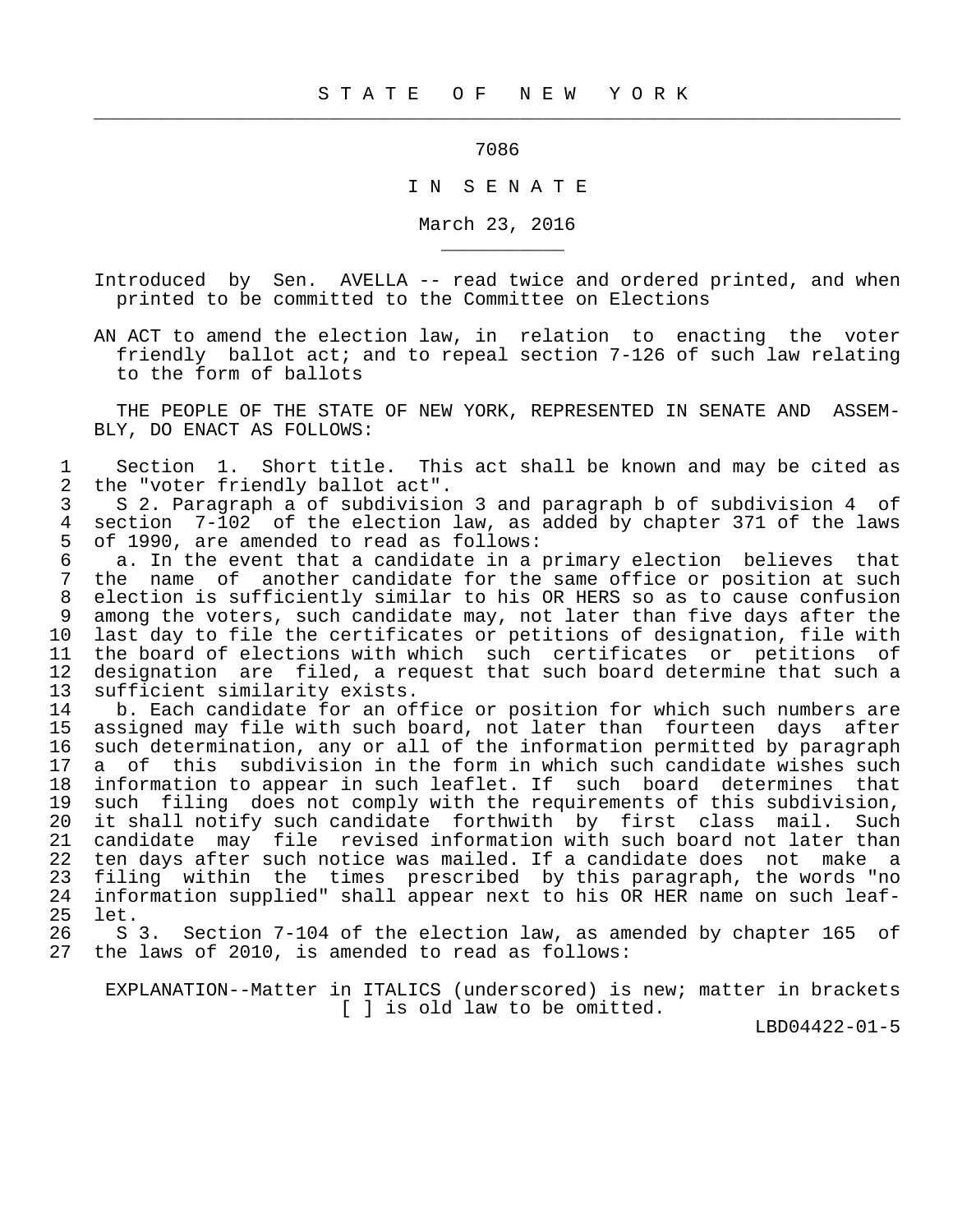1 S 7-104. Ballots; form of, voting machine. 1. All ballots shall be<br>2 printed and/or displayed in a format and arrangement, of such uniform 2 printed and/or displayed in a format and arrangement, of such uniform<br>3 size and style as will fit the ballot [frame], and shall be in as plain 3 size and style as will fit the ballot [frame], and shall be in as plain<br>4 and clear a type or display as the space will reasonably permit. USING 4 and clear a type or display as the space will reasonably permit, USING<br>5 ONLY SANS SERIF PRINT FONTS. Such type or display on the ballot shall 5 ONLY SANS SERIF PRINT FONTS. Such type or display on the ballot shall<br>6 satisfy all requirements and standards set forth pursuant to the federal 6 satisfy all requirements and standards set forth pursuant to the federal<br>7 Help America Vote Act. 7 Help America Vote Act.<br>8 2. The names of part

8 2. The names of parties or independent bodies which contain more than<br>9 fifteen letters may, whenever limitations of space so require, be print-9 fifteen letters may, whenever limitations of space so require, be print-<br>10 ed on the ballot in an abbreviated form. In printing the names of candi-10 ed on the ballot in an abbreviated form. In printing the names of candi-<br>11 dates whose full names contain more than fifteen letters, only the 11 dates whose full names contain more than fifteen letters, only the<br>12 surname must be printed in full. The officer or board charged with the 12 surname must be printed in full. The officer or board charged with the<br>13 duty of preparing the ballots shall request each such candidate to indi-13 duty of preparing the ballots shall request each such candidate to indi-<br>14 cate, in writing, the shortened form in which, subject to this 14 cate, in writing, the shortened form in which, subject to this<br>15 restriction, his OR HER name shall be printed. If no such indication is 15 restriction, his OR HER name shall be printed. If no such indication is<br>16 received from such candidate within the time specified in the request, 16 received from such candidate within the time specified in the request,<br>17 such officer or board shall make the necessary determination. 17 such officer or board shall make the necessary determination.<br>18 3. (a) The party name or other designation, and a designat

18 3. (a) The party name or other designation, and a designating letter<br>19 and number shall be affixed to the name of each candidate, or, in case 19 and number shall be affixed to the name of each candidate, or, in case<br>20 of presidential electors, to the names of the candidates for president 20 of presidential electors, to the names of the candidates for president<br>21 and vice-president of such party, EXCEPT IN THE CITY OF NEW YORK A 21 and vice-president of such party, EXCEPT<br>22 DESIGNATING LETTER AND NUMBER NEED NOT BE SO A 22 DESIGNATING LETTER AND NUMBER NEED NOT BE SO AFFIXED ON A BALLOT FOR A 23 PRIMARY ELECTION. 23 PRIMARY ELECTION.<br>24 (b) The titles

24 (b) The titles of offices may be arranged horizontally, with the names<br>25 of candidates for an office and the slot or device for write-in ballots of candidates for an office and the slot or device for write-in ballots 26 for such office arranged vertically under the title of the office, or<br>27 the titles of offices may be arranged vertically, with the names of 27 the titles of offices may be arranged vertically, with the names of<br>28 candidates for an office and the slot or device for write-in ballots for 28 candidates for an office and the slot or device for write-in ballots for<br>29 such office arranged horizontally opposite the title of the office. 29 such office arranged horizontally opposite the title of the office.<br>30 (c) Each office shall occupy as many columns or rows on the machi

30 (c) Each office shall occupy as many columns or rows on the machine as 31 the number of candidates to be elected to that office. 31 the number of candidates to be elected to that office.<br>32 4. (a) The names of all candidates nominated by any

32 4. (a) The names of all candidates nominated by any party or independ-<br>33 ent body for an office shall always appear in the row or column contain-33 ent body for an office shall always appear in the row or column contain-<br>34 ing generally the names of candidates nominated by such party or inde-34 ing generally the names of candidates nominated by such party or inde-<br>35 pendent body for other offices except as hereinafter provided. 35 pendent body for other offices except as hereinafter provided.<br>36 (b) When the same person has been nominated for an office to

36 (b) When the same person has been nominated for an office to be filled<br>37 at the election by more than one party, the voting machine shall be so 37 at the election by more than one party, the voting machine shall be so<br>38 adjusted that his or her name shall appear in each row or column 38 adjusted that his or her name shall appear in each row or column<br>39 containing generally the names of candidates for other offices nominated 39 containing generally the names of candidates for other offices nominated<br>40 by any such party. 40 by any such party.<br>41 (c) If such cand

41 (c) If such candidate has also been nominated by one or more independ-<br>42 ent bodies, his or her name shall appear only in each row or column 42 ent bodies, his or her name shall appear only in each row or column<br>43 containing generally the names of candidates for other offices nominated 43 containing generally the names of candidates for other offices nominated<br>44 by any such party and the name of each such independent body shall 44 by any such party and the name of each such independent body shall<br>45 appear in one such row or column to be designated by the candidate in a 45 appear in one such row or column to be designated by the candidate in a<br>46 writing filed with the officer or board charged with the duty of provid-46 writing filed with the officer or board charged with the duty of provid-<br>47 ing ballots, or if such person shall fail to so designate, the names of 47 ing ballots, or if such person shall fail to so designate, the names of<br>48 such independent bodies shall appear in such row or column as such offi- 48 such independent bodies shall appear in such row or column as such offi- 49 cer or board shall determine.<br>50 (d) If any person shall b

50 (d) If any person shall be nominated for any office by one party and<br>51 two or more independent bodies his or her name shall appear on the 51 two or more independent bodies his or her name shall appear on the<br>52 voting machine twice; once in the row or column containing generally the 52 voting machine twice; once in the row or column containing generally the<br>53 names of candidates for other offices nominated by such party, and once 53 names of candidates for other offices nominated by such party, and once<br>54 in the row or column containing generally the names of candidates nomi-54 in the row or column containing generally the names of candidates nomi-<br>55 nated by the independent body designated by such person in a writing 55 nated by the independent body designated by such person in a writing<br>56 filed with the officer or board charged with the duty of providing filed with the officer or board charged with the duty of providing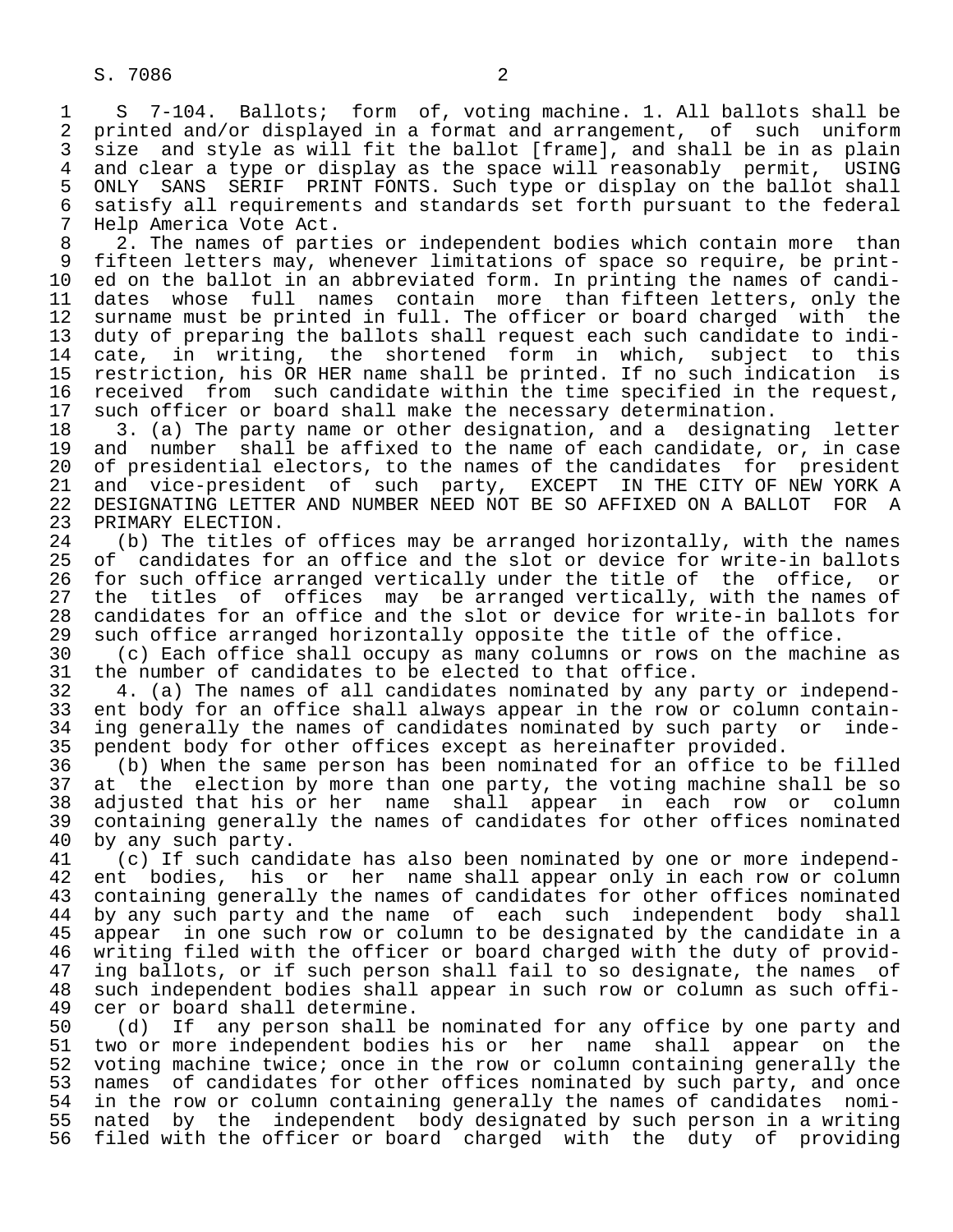1 ballots and in connection with the name of such person in such row or<br>2 column shall appear the name of each independent body nominating him or 2 column shall appear the name of each independent body nominating him or<br>3 her or, if such person shall fail to so designate, the name of such 3 her or, if such person shall fail to so designate, the name of such<br>4 candidate and the names of such independent bodies shall appear in such 4 candidate and the names of such independent bodies shall appear in such<br>5 row or column as such officer or board shall determine. 5 row or column as such officer or board shall determine.<br>6 (e) If any person is nominated for any office only by

 6 (e) If any person is nominated for any office only by more than one 7 independent bodies, his or her name shall appear but once upon the<br>8 machine in one such row or column to be designated by the candidate in a 8 machine in one such row or column to be designated by the candidate in a<br>8 writing filed with the officer or board charged with the duty of provid-9 writing filed with the officer or board charged with the duty of provid-<br>10 ing ballots, or if the candidate shall fail to so designate, in the 10 ing ballots, or if the candidate shall fail to so designate,<br>11 place designated by the officer or board charged with the 11 place designated by the officer or board charged with the duty of<br>12 providing ballots, and in connection with his or her name there shall 12 providing ballots, and in connection with his or her name there shall<br>13 appear the name of each independent body nominating him or her, but, 13 appear the name of each independent body nominating him or her, but,<br>14 where the capacity of the machine will permit, the name of such person where the capacity of the machine will permit, the name of such person 15 shall not appear or be placed in a column or on a horizontal line with<br>16 the names of persons nominated by a party for other offices. 16 the names of persons nominated by a party for other offices.<br>17 5. Notwithstanding the provisions of subdivision four of t

17 5. Notwithstanding the provisions of subdivision four of this section,<br>18 the name of a person who is nominated for the office of governor, or 18 the name of a person who is nominated for the office of governor, or<br>19 state senator, or member of assembly, shall appear on the ballot as many 19 state senator, or member of assembly, shall appear on the ballot as many<br>20 times as there are parties or independent bodies nominating him or her, 20 times as there are parties or independent bodies nominating him or her,<br>21 and there shall be a separate voting and registering device at each 21 and there shall be a separate voting and registering device at<br>22 place in which such name shall appear. 22 place in which such name shall appear.<br>23 6. If any type of machine used

23 6. If any type of machine used in any county or city contains any<br>24 feature, the use of which is neither required nor prohibited by the 24 feature, the use of which is neither required nor prohibited by the<br>25 provisions of this chapter, the board of elections may, by resolution, 25 provisions of this chapter, the board of elections may, by resolution, 26 require that one or more of such features shall be used in such county.<br>27 Thereafter all machines of such type used in such county or city shall 27 Thereafter all machines of such type used in such county or city shall<br>28 be operated in conformity with any such resolution. Any such resolution 28 be operated in conformity with any such resolution. Any such resolution<br>29 may thereafter be rescinded by such board and after being so rescinded 29 may thereafter be rescinded by such board and after being so rescinded<br>30 may be re-adopted. Once re-adopted by any board of elections, such a 30 may be re-adopted. Once re-adopted by any board of elections, such a 31 resolution may not be rescinded again by such board.<br>32 7. The ballot shall have printed upon it in blac

32 7. The ballot shall have printed upon it in black ink for each party<br>33 or independent row, at the head of the column or the beginning of the 33 or independent row, at the head of the column or the beginning of the<br>34 row containing the names of candidates, [the image of a closed fist with 34 row containing the names of candidates, [the image of a closed fist with<br>35 index finger extended pointing to the party or independent row. In the 35 index finger extended pointing to the party or independent row. In the<br>36 same space, in black letters as large as the space will permit, shall be same space, in black letters as large as the space will permit, shall be 37 printed] the name of the party or independent body [and at the right of<br>38 the fist and below the index finger shall be printed in black ink the 38 the fist and below the index finger shall be printed in black ink the<br>39 embleml and the designating [letters] LETTER of the row or column. 39 emblem] and the designating [letters] LETTER of the row or column.<br>40 8. With respect to candidates for the offices of governor and li

40 8. With respect to candidates for the offices of governor and lieuten-<br>41 ant governor of a party or independent body, ballots shall be printed so 41 ant governor of a party or independent body, ballots shall be printed so<br>42 that the names of such candidates for both offices shall appear in the 42 that the names of such candidates for both offices shall appear in the<br>43 same row or column, with the name of the candidate for governor appear-43 same row or column, with the name of the candidate for governor appear-<br>44 ing first and the ballot shall be so adjusted that both offices are 44 ing first and the ballot shall be so adjusted that both offices are<br>45 voted for jointly and have but one designating letter or number. voted for jointly and have but one designating letter or number.

 46 S 4. Section 7-106 of the election law, the section heading and subdi- 47 visions 1, 3, 4, 5, 6, and 7 as amended and subdivisions 8, 9, 10 and 11 48 as renumbered by chapter 165 of the laws of 2010, is amended to read as 49 follows:

49 follows:<br>50 S 7-106. 50 S 7-106. [Election day paper ballots; form of] BALLOTS; FORM OF, FOR<br>51 BALLOT SCANNERS; GENERAL, PRIMARY, OR SPECIAL ELECTIONS. 1. Paper 51 BALLOT SCANNERS; GENERAL, PRIMARY, OR SPECIAL ELECTIONS. 1. Paper 52 ballots which are to be counted by a ballot scanner may consist of two<br>53 or more sheets which are divided into perforated sections which can be 53 or more sheets which are divided into perforated sections which can be<br>54 separated at the time the ballot is scanned. Such ballots shall be 54 separated at the time the ballot is scanned.<br>55 printed on paper of a quality, size, color, an printed on paper of a quality, size, color, and weight approved by the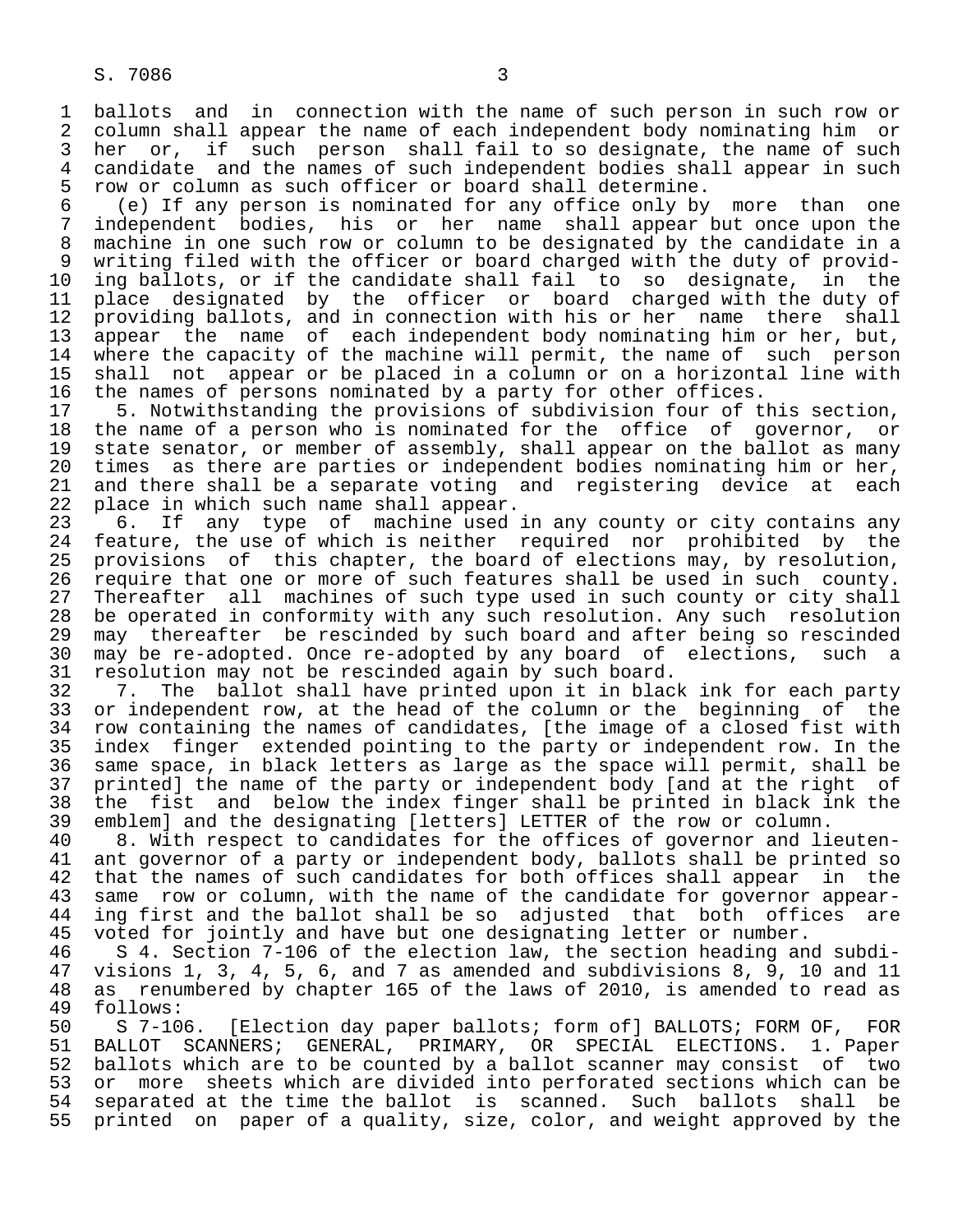1 state board of elections, AND SHALL BE CLEARLY DISTINGUISHABLE FROM<br>2 SAMPLE BALLOTS BY SIZE, COLOR, OR OTHER MEANS. 2 SAMPLE BALLOTS BY SIZE, COLOR, OR OTHER MEANS.<br>3 2. [All paper ballots of the same kind 3 2. [All paper ballots of the same kind for the same polling place 4 shall be identical. A different, but in each case uniform style and size<br>5 of type, shall be used for printing the names of candidates, the titles 5 of type, shall be used for printing the names of candidates, the titles<br>6 of offices, political designations, and the reading form of all ques-6 of offices, political designations, and the reading form of all ques-<br>7 tions submitted. The names of candidates shall be printed in capital 7 tions submitted. The names of candidates shall be printed in capital 8 letters in black-faced type.] BEFORE EACH STATEWIDE ELECTION, THE STATE<br>9 BOARD OF ELECTIONS SHALL PUBLISH AND DISTRIBUTE TO THE COUNTY BOARDS OF 9 BOARD OF ELECTIONS SHALL PUBLISH AND DISTRIBUTE TO THE COUNTY BOARDS OF<br>10 ELECTIONS A SAMPLE MASTER TEMPLATE OF THAT PORTION OF THE BALLOT WHICH 10 ELECTIONS A SAMPLE MASTER TEMPLATE OF THAT PORTION OF THE BALLOT WHICH 11 RELATES TO STATEWIDE OFFICES. 11 RELATES TO STATEWIDE OFFICES.<br>12 3. ALL TYPE SHALL BE SANS S 12 3. ALL TYPE SHALL BE SANS SERIF. NAMES OF CANDIDATES SHALL BE IN A<br>13 UNIFORM STYLE AND SIZE OF TYPE USING STANDARD CAPITALIZATION. TITLES OF 13 UNIFORM STYLE AND SIZE OF TYPE USING STANDARD CAPITALIZATION. TITLES OF<br>14 OFFICES SHALL BE IN A UNIFORM STYLE AND SIZE OF TYPE. POLITICAL DESIG-14 OFFICES SHALL BE IN A UNIFORM STYLE AND SIZE OF TYPE. POLITICAL DESIG-<br>15 NATIONS SHALL BE IN A UNIFORM STYLE AND SIZE OF TYPE. THE FORM OF ALL 15 NATIONS SHALL BE IN A UNIFORM STYLE AND SIZE OF TYPE. THE FORM OF ALL<br>16 OUESTIONS SUBMITTED SHALL BE IN A UNIFORM STYLE AND SIZE OF TYPE. 16 QUESTIONS SUBMITTED SHALL BE IN A UNIFORM STYLE AND SIZE OF TYPE.<br>17 9. Each ballot shall be printed on the sheet with a stub whic 17 4. Each ballot shall be printed on the sheet with a stub which shall<br>18 be separated therefrom by a line of perforations extending across the 18 be separated therefrom by a line of perforations extending across the<br>19 entire ballot. On the face of the stub shall be printed "No........" the 19 entire ballot. On the face of the stub shall be printed "No........" the<br>20 blank to be filled with consecutive number of ballots beginning with 20 blank to be filled with consecutive number of ballots beginning with<br>21 "No. 1", and increasing in regular numerical order. 21 "No. 1", and increasing in regular numerical order.<br>22 [4.] 5. On such ballot shall be printed the follo 22 [4.] 5. On such ballot shall be printed the following indorsement, the 23 blanks properly filled in: blanks properly filled in: 24 Official Ballot for (General, Primary or Special, as applica- 25 ble)<br>26 Elec 26 Election<br>27 County of 27 County of ........................<br>28 (Assembly or Legislative, 28 (Assembly or Legislative, as applicable) District 29 .....................<br>30 (Ward and City or 30 (Ward and City or town ..................., as applica-<br>31 ble)............ 31 ble)............<br>32 Election Distric Election District ........................... 33 (Insert date of election.)<br>34 (Insert names of election (Insert names of election commissioners providing the ballot.) 35 [5. The following ballot instructions shall be printed in heavy black 36 type: 37 INSTRUCTIONS<br>38 (1) Mark only with a writing instrument 38 (1) Mark only with a writing instrument provided by the board of  $39$  elections.<br> $40$   $(2)$  To 40 (2) To vote for a candidate whose name is printed on this ballot fill<br>41 in the (insert oval or square, as applicable) above or next to the name 41 in the (insert oval or square, as applicable) above or next to the name 42 of the candidate. of the candidate. 43 (3) To vote for a person whose name is not printed on this ballot<br>44 write or stamp his or her name in the space labeled "write-in" that 44 write or stamp his or her name in the space labeled "write-in" that<br>45 appears (insert at the bottom of the column, the end of the row or at 45 appears (insert at the bottom of the column, the end of the row or at<br>46 the bottom of the candidate names, as applicable) for such office (and, 46 the bottom of the candidate names, as applicable) for such office (and,<br>47 if required by the voting system in use at such election, the 47 if required by the voting system in use at such election, the<br>48 instructions shall also include "and fill in the (insert oval or square, 48 instructions shall also include "and fill in the (insert oval or square,<br>49 as applicable) corresponding with the write-in space in which you have as applicable) corresponding with the write-in space in which you have 50 written in a name").<br>51 (4) To vote yes 51 (4) To vote yes or no on a proposal, if any, that appears on the<br>52 (indicate where on the ballot the proposal may appear) fill in the 52 (indicate where on the ballot the proposal may appear) fill in the<br>53 (insert oval or square, as applicable) that corresponds to your vote. (insert oval or square, as applicable) that corresponds to your vote.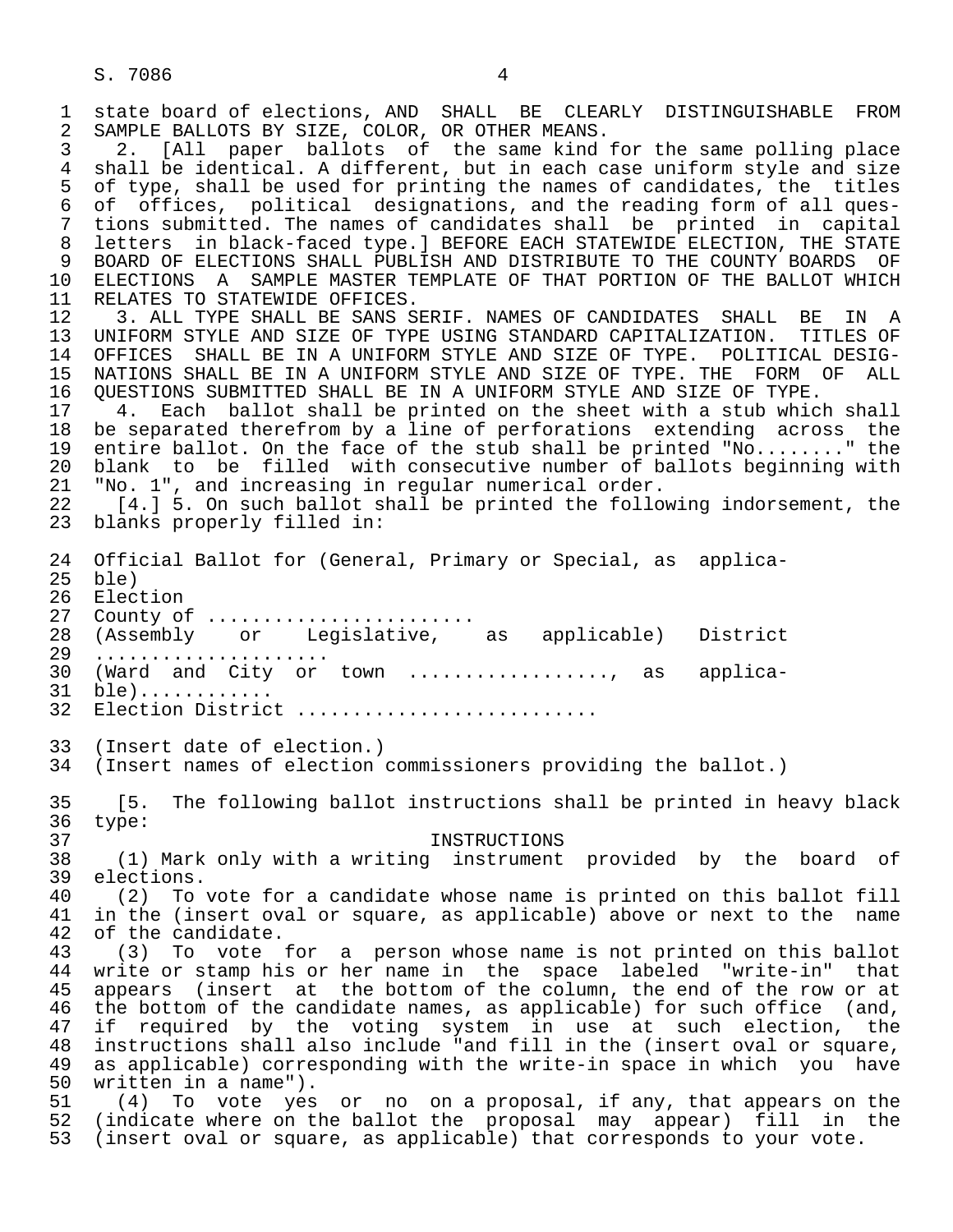1 (5) Any other mark or writing, or any erasure made on this ballot 2 outside the voting squares or blank spaces provided for voting will void<br>3 this entire ballot.

3 this entire ballot.<br>4 (6) Do not overvo 4 (6) Do not overvote. If you select a greater number of candidates than 5 there are vacancies to be filled, your ballot will be void for that<br>6 public office, party position or proposal. 6 public office, party position or proposal.<br>7 (7) If you tear, or deface, or wrongly m

 7 (7) If you tear, or deface, or wrongly mark this ballot, return it and 8 obtain another. Do not attempt to correct mistakes on the ballot by<br>9 making erasures or cross outs. Erasures or cross outs may invalidate all 9 making erasures or cross outs. Erasures or cross outs may invalidate all<br>10 or part of your ballot. Prior to submitting your ballot, if you make a 10 or part of your ballot. Prior to submitting your ballot, if you make a<br>11 mistake in completing the ballot or wish to change your ballot choices. 11 mistake in completing the ballot or wish to change your ballot choices,<br>12 you may obtain and complete a new ballot. You have a right to a replace-12 you may obtain and complete a new ballot. You have a right to a replace-<br>13 ment ballot upon return of the original ballot. 13 ment ballot upon return of the original ballot.<br>14 (8) After completing your ballot, insert i

14 (8) After completing your ballot, insert it into the ballot scanner<br>15 and wait for the notice that your ballot has been successfully scanned. 15 and wait for the notice that your ballot has been successfully scanned.<br>16 If no such notice appears, seek the assistance of an election inspector. 16 If no such notice appears, seek the assistance of an election inspector.<br>17 6. The instructions in subdivision five of this section may be printed

17 6. The instructions in subdivision five of this section may be printed<br>18 on the front or back of the ballot or on a separate sheet or card. If 18 on the front or back of the ballot or on a separate sheet or card. If<br>19 such instructions are not printed on the front of the ballot, there 19 such instructions are not printed on the front of the ballot, there<br>20 shall be printed on the ballot, in the largest size type for which there 20 shall be printed on the ballot, in the largest size type for which there 21 is room, the following legend: "See instructions on the other side" or 22 "See enclosed instructions", whichever is appropriate.<br>23 17. Each such ballot shall be printed in sections in

23 2. Each such ballot shall be printed in sections in which the candi-<br>24 dates' names and political designations, the ballot proposals and other 24 dates' names and political designations, the ballot proposals and other<br>25 requisite matter shall each be boxed in by heavy black perpendicular 25 requisite matter shall each be boxed in by heavy black perpendicular 26 lines of equal width. In each such section shall be voting ovals or<br>27 squares which voters may fill in. If applicable, ovals or squares shall 27 squares which voters may fill in. If applicable, ovals or squares shall<br>28 be provided next to the blank spaces provided for a voter to write in a 28 be provided next to the blank spaces provided for a voter to write in a

29 name.<br>30 8. 30 8. The space for the title of an office shall be three-eighths of an<br>31 inch, and the name of a candidate or for writing in a name, one-fourth 31 inch, and the name of a candidate or for writing in a name, one-fourth<br>32 of an inch, in depth. At the left of the name of each designated candi-32 of an inch, in depth. At the left of the name of each designated candi-<br>33 date shall be an enclosed voting space, three-eighths of an inch in 33 date shall be an enclosed voting space, three-eighths of an inch in<br>34 width and approximately one-fourth of an inch in depth, bounded above, 34 width and approximately one-fourth of an inch in depth, bounded above,<br>35 below and to the right by black lines, heavier than those which separate 35 below and to the right by black lines, heavier than those which separate<br>36 the spaces containing the names of candidates. To the left of voting the spaces containing the names of candidates. To the left of voting 37 spaces which do not adjoin a vertical line dividing two parts, there 38 shall be a heavy black vertical line approximately one-eighth of an inch<br>39 in width. No voting space shall be provided in the space for writing in 39 in width. No voting space shall be provided in the space for writing in<br>40 names. In such case, the space corresponding to a voting space shall be 40 names. In such case, the space corresponding to a voting space shall be 41 all black.

41 all black.<br>42 9. Below 42 9. Below the names of the candidates for each office or position there<br>43 shall be printed as many blank spaces, for writing in names of persons 43 shall be printed as many blank spaces, for writing in names of persons<br>44 for whom the voter desires to vote, as there are persons to be nominated 44 for whom the voter desires to vote, as there are persons to be nominated 45 or elected. 45 or elected.<br>46 10. In

46 10. In case the sections shall be so numerous as to make the ballot<br>47 unwieldy if they are printed in one column, they may be printed in as 47 unwieldy if they are printed in one column, they may be printed in as<br>48 many columns as shall be necessary, and in that case, in order to 48 many columns as shall be necessary, and in that case, in order to<br>49 produce a rectangular ballot, blank sections may be used.] 49 produce a rectangular ballot, blank sections may be used.]<br>50 6. EACH BALLOT SHALL CONTAIN INSTRUCTIONS FOR MARKING TH

50 6. EACH BALLOT SHALL CONTAIN INSTRUCTIONS FOR MARKING THE BALLOT. THE 51 INSTRUCTIONS SHALL BE PRINTED IN LINE LENGTHS NO WIDER THAN FIVE INCHES. 51 INSTRUCTIONS SHALL BE PRINTED IN LINE LENGTHS NO WIDER THAN FIVE INCHES.<br>52 THE TEXT SHALL BE SUBSTANTIALLY AS FOLLOWS, SO THAT IT ACCURATELY 52 THE TEXT SHALL BE SUBSTANTIALLY AS FOLLOWS, SO THAT IT ACCURATELY<br>53 REFLECTS THE BALLOT LAYOUT: 53 REFLECTS THE BALLOT LAYOUT:<br>54

 54 INSTRUCTIONS 55 MARK THE (INSERT "OVAL" OR "SQUARE") TO THE LEFT OF THE NAME OF YOUR<br>56 CHOICE. (PROVIDE ILLUSTRATION HERE.) TO VOTE FOR A CANDIDATE WHOSE NAME 56 CHOICE. (PROVIDE ILLUSTRATION HERE.) TO VOTE FOR A CANDIDATE WHOSE NAME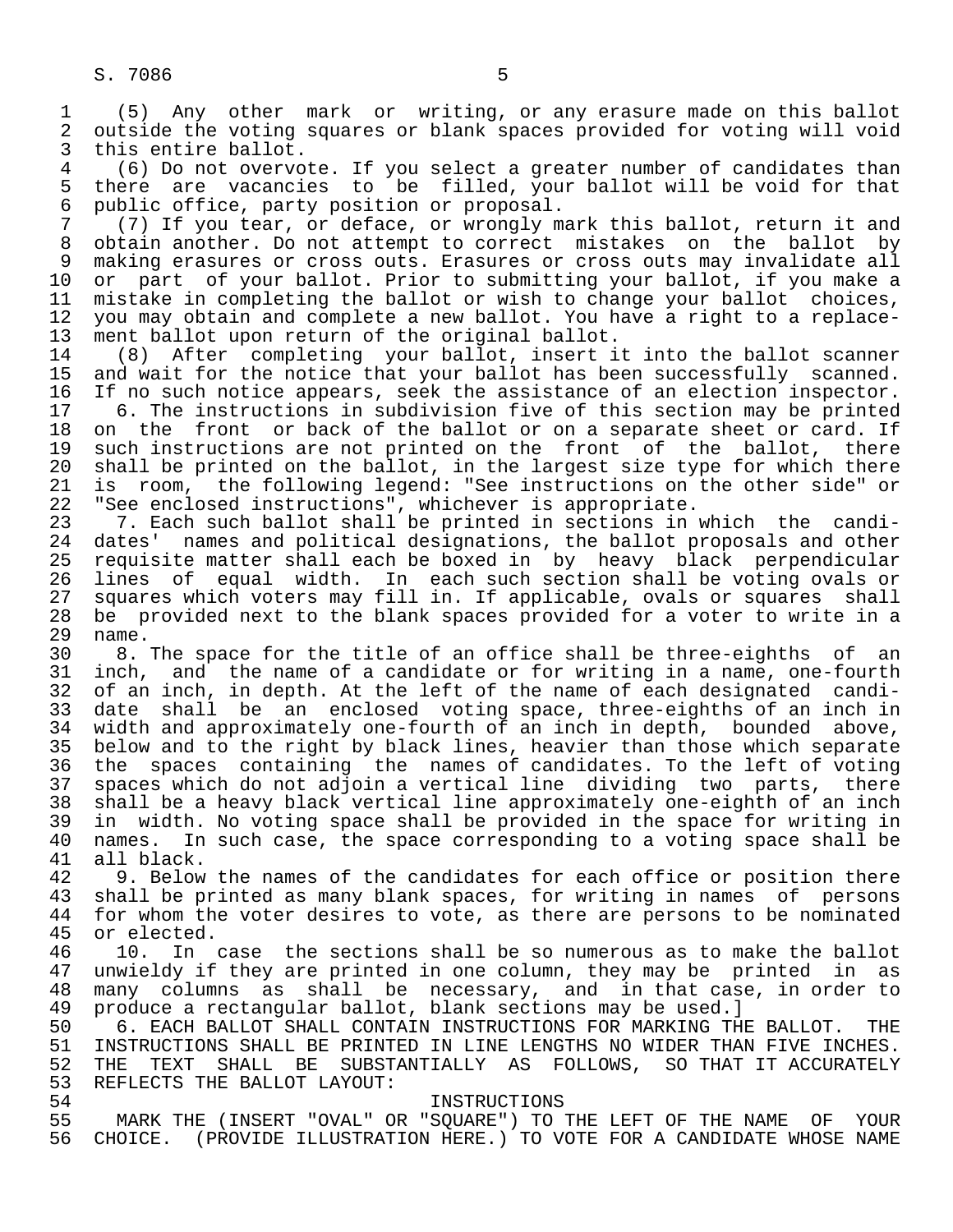1 IS NOT PRINTED ON THE BALLOT, (INSERT "MARK THE OVAL (OR SQUARE) TO THE 12 LEFT OF 'WRITE-IN' AND PRINT THE NAME CLEAR-2 LEFT OF 'WRITE-IN' AND PRINT THE NAME CLEARLY" OR "PRINT THE NAME CLEAR-<br>3 LY IN THE BOX LABELED 'WRITE-IN'"), STAYING WITHIN THE BOX, ANY MARK, LY IN THE BOX LABELED 'WRITE-IN'"), STAYING WITHIN THE BOX. ANY MARK, 4 WRITING, OR ERASURE OUTSIDE THE SPACES PROVIDED FOR VOTING WILL VOID THE 41 MOT SALLOT, THE NUMBER OF CHOICES IS LISTED FOR EACH CONTEST, DO NOT 5 ENTIRE BALLOT. THE NUMBER OF CHOICES IS LISTED FOR EACH CONTEST. DO NOT<br>6 MARK THE BALLOT FOR MORE CANDIDATES THAN ALLOWED. IF YOU DO. YOUR VOTE 6 MARK THE BALLOT FOR MORE CANDIDATES THAN ALLOWED. IF YOU DO, YOUR VOTE<br>7 IN THAT CONTEST WILL NOT COUNT. IF YOU MAKE A MISTAKE, OR WANT TO CHANGE IN THAT CONTEST WILL NOT COUNT. IF YOU MAKE A MISTAKE, OR WANT TO CHANGE 8 YOUR VOTE, ASK A POLL WORKER FOR A NEW BALLOT.<br>9 7. THE STATE BOARD OF ELECTIONS SHALL P

9 7. THE STATE BOARD OF ELECTIONS SHALL PROVIDE LINE DRAWING ILLUS-<br>10 TRATIONS TO SUPPLEMENT THESE INSTRUCTIONS. AT A MINIMUM, AN ILLUSTRATION 10 TRATIONS TO SUPPLEMENT THESE INSTRUCTIONS. AT A MINIMUM, AN ILLUSTRATION<br>11 OF THE CORRECT WAY TO MARK THE BALLOT SHALL BE PROVIDED. BUT NOTHING IN 11 OF THE CORRECT WAY TO MARK THE BALLOT SHALL BE PROVIDED, BUT NOTHING IN<br>12 THIS SECTION SHALL BE CONSTRUED TO LIMIT THE BOARD IN PROVIDING ADDI-THIS SECTION SHALL BE CONSTRUED TO LIMIT THE BOARD IN PROVIDING ADDI-13 TIONAL ILLUSTRATIONS.<br>14 8. WHEN A OUESTION

 14 8. WHEN A QUESTION OR PROPOSAL IS INCLUDED ON THE BALLOT, INSTRUCTIONS 15 SUBSTANTIALLY LIKE THE FOLLOWING SHALL BE INCLUDED ON THE BALLOT NEAR<br>16 THE FIRST OUESTION OR PROPOSAL: 16 THE FIRST QUESTION OR PROPOSAL:<br>17 INSTRUCTIONS FOR VOTING FOR O

17 INSTRUCTIONS FOR VOTING FOR QUESTIONS AND PROPOSALS<br>18 TO VOTE ON A OUESTION OR PROPOSAL, MARK THE

 18 TO VOTE ON A QUESTION OR PROPOSAL, MARK THE (INSERT "OVAL" OR 19 "SQUARE") TO THE LEFT OF YOUR CHOICE. IF YOU MAKE A MISTAKE, OR WANT TO 20 CHANGE YOUR VOTE. ASK A POLL WORKER FOR A NEW BALLOT. 20 CHANGE YOUR VOTE, ASK A POLL WORKER FOR A NEW BALLOT.<br>21 9. WHEN A OUESTION OR PROPOSAL APPEARS ON THE

21 9. WHEN A QUESTION OR PROPOSAL APPEARS ON THE BACK OF THE BALLOT,<br>22 THERE SHALL APPEAR ON THE FRONT OF THE BALLOT WORDS OR A SYMBOL INDICAT-22 THERE SHALL APPEAR ON THE FRONT OF THE BALLOT WORDS OR A SYMBOL INDICAT-<br>23 ING THAT THE VOTER SHOULD TURN OVER THE BALLOT. 23 ING THAT THE VOTER SHOULD TURN OVER THE BALLOT.<br>24 10. TO THE EXTENT PRACTICABLE, THE BALLOT SHA

24 10. TO THE EXTENT PRACTICABLE, THE BALLOT SHALL ALSO COMPLY WITH THE 25 FOLLOWING SPECIFICATIONS: 25 FOLLOWING SPECIFICATIONS:

26 A. THE INSTRUCTIONS IN SUBDIVISION SIX OF THIS SECTION SHALL BE PRINT-<br>27 ED IN THE UPPER LEFT HAND CORNER OF THE FRONT OF THE BALLOT; 27 ED IN THE UPPER LEFT HAND CORNER OF THE FRONT OF THE BALLOT;<br>28 B. ALL TEXT, INCLUDING THE TITLE OF EACH OFFICE AND THE

28 B. ALL TEXT, INCLUDING THE TITLE OF EACH OFFICE AND THE NAME OF EACH<br>29 CANDIDATE, SHALL BE PRINTED FLUSH LEFT AND SHALL NOT BE CENTERED ON THE 29 CANDIDATE, SHALL BE PRINTED FLUSH LEFT AND SHALL NOT BE CENTERED ON THE 30 BALLOT OR IN ANY COLUMN OR ROW APPEARING ON THE BALLOT . 30 BALLOT OR IN ANY COLUMN OR ROW APPEARING ON THE BALLOT;<br>31 C. THE VOTING OVAL OR SOUARE SHALL BE TO THE LEFT OF

31 C. THE VOTING OVAL OR SQUARE SHALL BE TO THE LEFT OF THE NAME OF THE 32 CANDIDATE; 32 CANDIDATE;<br>33 D. ALL TI

33 D. ALL TEXT, INCLUDING THE NAME OF EACH CANDIDATE AS PROVIDED IN<br>34 SUBDIVISION THREE OF THIS SECTION, SHALL BE PRINTED USING STANDARD 34 SUBDIVISION THREE OF THIS SECTION, SHALL BE-PRINTED-USING-STANDARD<br>35 CAPITALIZATION IN-ACCORDANCE-WITH-INSTRUCTIONS PROVIDED BY THE STATE 35 CAPITALIZATION IN ACCORDANCE WITH INSTRUCTIONS PROVIDED BY THE STATE<br>36 BOARD OF ELECTIONS AND SHALL NOT BE PRINTED USING ALL CAPITAL LETTERS; 36 BOARD OF ELECTIONS AND SHALL NOT BE PRINTED USING ALL CAPITAL LETTERS;

37 E. THE NAME OF EACH CANDIDATE SHALL BE PRINTED USING A FONT SIZE OF 38 NOT LESS THAN TWELVE POINTS OR ONE SIXTH OF AN INCH; 38 NOT LESS THAN TWELVE POINTS OR ONE SIXTH OF AN INCH;<br>39 F. THE BALLOT SHALL USE ONE FONT OR FONT FAMILY WI

39 F. THE BALLOT SHALL USE ONE FONT OR FONT FAMILY WITH ENOUGH VARIATIONS<br>40 FOR ALL TEXT NEEDS; 40 FOR ALL TEXT NEEDS;<br>41 G. THE BALLOT SHA

41 G. THE BALLOT SHALL HAVE A CLEAR DELINEATION BETWEEN THE BALLOT<br>42 INSTRUCTIONS AND THE FIRST OFFICE OR BALLOT OUESTION OR PROPOSAL THROUGH 42 INSTRUCTIONS AND THE FIRST OFFICE OR BALLOT QUESTION OR PROPOSAL THROUGH<br>43 THE USE OF WHITE SPACE, ILLUSTRATION, SHADING, COLOR, FONT SIZE, OR BOLD 43 THE USE OF WHITE SPACE, ILLUSTRATION, SHADING, COLOR, FONT SIZE, OR BOLD 44 TYPE;

44 TYPE;<br>45 H. 45 H. COLOR AND SHADING SHALL BE USED CONSISTENTLY, SO AS TO DIFFEREN- 46 TIATE INSTRUCTIONS FROM BALLOT SECTION DIVIDERS AND CONTEST INFORMATION;<br>47 I. "VOTE FOR ONE" OR "VOTE FOR UP TO ......" (THE BLANK SPACE TO BE I. "VOTE FOR ONE" OR "VOTE FOR UP TO ......" (THE BLANK SPACE TO BE 48 FILLED WITH THE NUMBER OF PERSONS TO BE NOMINATED FOR THE OFFICE OR<br>49 ELECTED TO THE POSITION), AS APPLICABLE, SHALL BE PRINTED IMMEDIATELY 49 ELECTED TO THE POSITION), AS APPLICABLE, SHALL BE PRINTED IMMEDIATELY<br>50 BELOW EACH OFFICE TITLE APPEARING ON THE BALLOT; 50 BELOW EACH OFFICE TITLE APPEARING ON THE BALLOT;<br>51 J. ABOVE, BELOW, OR TO THE RIGHT OF THE NAME

51 J. ABOVE, BELOW, OR TO THE RIGHT OF THE NAME OF EACH CANDIDATE, SHALL<br>52 BE PRINTED, IN LESS PROMINENT TYPE FACE THAN THAT IN WHICH THE CANDI-52 BE PRINTED, IN LESS PROMINENT TYPE FACE THAN THAT IN WHICH THE CANDI-<br>53 DATE'S NAME IS PRINTED. THE NAME OF THE POLITICAL PARTY OR INDEPENDENT 53 DATE'S NAME IS PRINTED, THE NAME OF THE POLITICAL PARTY OR INDEPENDENT<br>54 BODY BY WHICH THE CANDIDATE WAS NOMINATED OR DESIGNATED; BODY BY WHICH THE CANDIDATE WAS NOMINATED OR DESIGNATED; 55 K. NO PARTY EMBLEMS SHALL BE PRINTED ON THE BALLOT;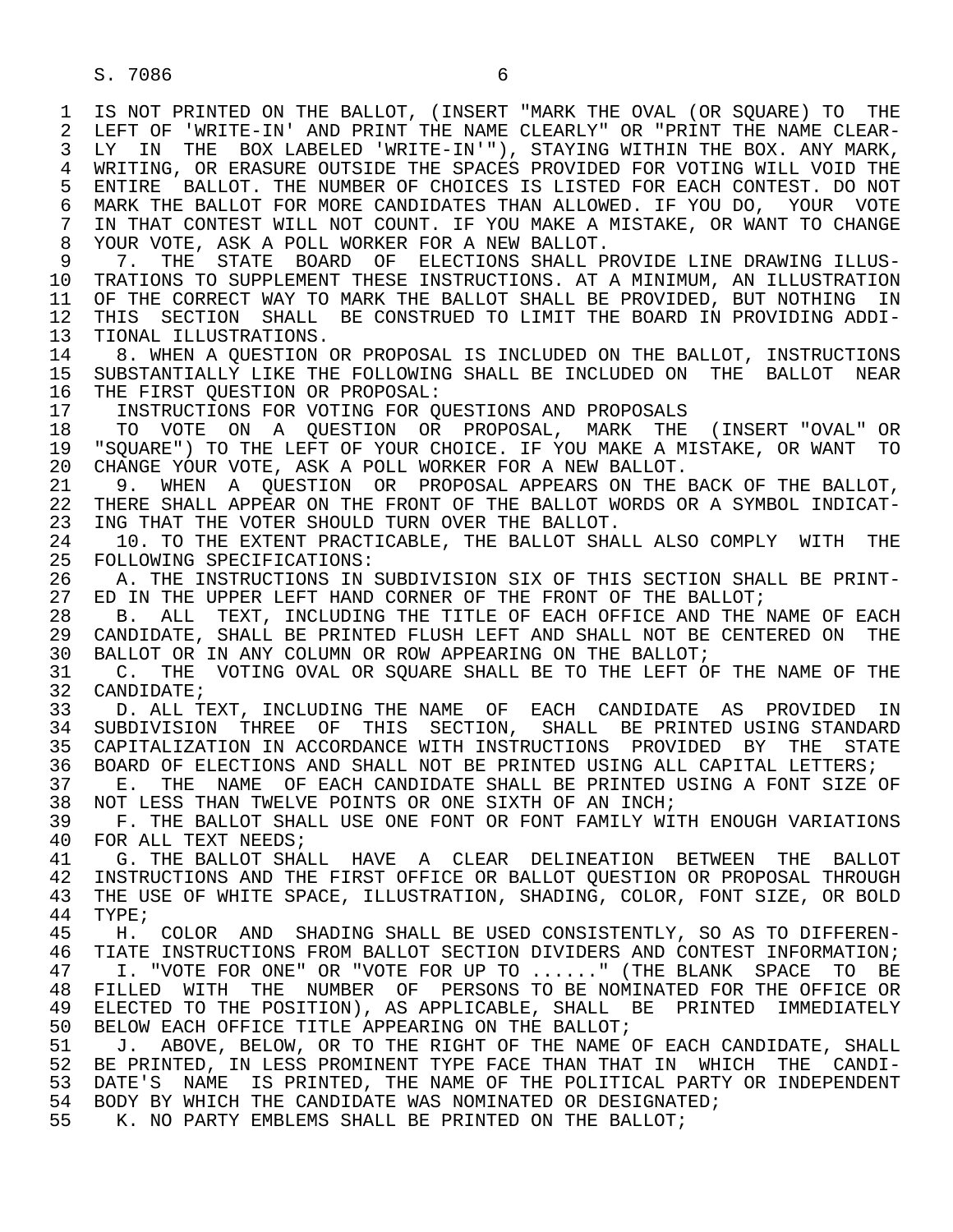1 L. THE NAMES OF CANDIDATES FOR THE SAME OFFICE SHALL APPEAR ON THE 2 SAME PAGE AND IN THE SAME COLUMN(S) OR ROW(S) OF THAT PAGE OF A PRINTED 2 SAME PAGE AND IN THE SAME COLUMN(S) OR ROW(S) OF THAT PAGE OF A PRINTED<br>3 BALLOT, AND MAY NOT BE SEPARATED BY A PERFORATION. 3 BALLOT, AND MAY NOT BE SEPARATED BY A PERFORATION.<br>4 11. The names of parties or independent bod

4 11. The names of parties or independent bodies which contain more<br>5 than fifteen letters may, whenever limitations of space so require, be 5 than fifteen letters may, whenever limitations of space so require, be<br>6 printed on the ballot in an abbreviated form. In printing the names of 6 printed on the ballot in an abbreviated form. In printing the names of<br>7 candidates whose full names contain more than fifteen letters, only the candidates whose full names contain more than fifteen letters, only the 8 surname must be printed in full. The officer or board charged with the 9 duty of preparing the ballots shall request each such candidate to indi-<br>10 cate, in writing, the shortened form in which, subject to this 10 cate, in writing, the shortened form in which,<br>11 restriction, his OR HER name shall be printed. If no 11 restriction, his OR HER name shall be printed. If no such indication is<br>12 received from such candidate within the time specified in the request, 12 received from such candidate within the time specified in the request,<br>13 such officer or board shall make the necessary determination. [No emblem 13 such officer or board shall make the necessary determination. [No emblem<br>14 shall occupy a space longer in any direction than the voting square to 14 shall occupy a space longer in any direction than the voting square to<br>15 which it relates.] 15 which it relates.]<br>16 S 5. The section

16 S 5. The section heading and subdivision 3 of section 7-108 of the<br>17 election law are amended to read as follows: 17 election law are amended to read as follows:<br>18 Ballots; form for GENERAL elections; ADDIT

18 Ballots; form for GENERAL elections; ADDITIONAL REQUIREMENTS.<br>19 [3. In every instance where multiple casting of votes is perm

19 [3. In every instance where multiple casting of votes is permitted for<br>20 two or more candidates for the same office or position, the instruction 20 two or more candidates for the same office or position, the instruction<br>21 on the ballot or machine shall read "Vote for any.........", (the blank 21 on the ballot or machine shall read "Vote for any.........", (the blank<br>22 space to be filled with the number of persons to be nominated for the 22 space to be filled with the number of persons to be nominated for the 23 office or elected to the position).] 23 office or elected to the position).]<br>24 S 6. Section 7-110 of the election

24 S 6. Section 7-110 of the election law, as amended by chapter 647 of<br>25 the laws of 1982, is amended to read as follows: the laws of 1982, is amended to read as follows:

26 S 7-110. Ballots; form for ballot proposals; ADDITIONAL REQUIREMENTS.<br>27 Ballot proposals shall appear on the voting machine or ballot in a sepa-27 Ballot proposals shall appear on the voting machine or ballot in a sepa-<br>28 rate section. At the left of, or below or above, each proposal shall 28 rate section. At the left of, or below or above, each proposal shall<br>29 appear [two voting levers or] two voting [squares, each at least one-29 appear [two voting levers or] two voting [squares, each at least one-<br>20 half inch squarel POSITIONS. Next to the first [lever or square] VOTING 30 half inch square] POSITIONS. Next to the first [lever or square] VOTING<br>31 POSITION shall be printed the word "Yes." and next to the second [lever 31 POSITION shall be printed the word "Yes," and next to the second [lever<br>32 or square] VOTING POSITION shall be printed the word "No." The proposals 32 or square] VOTING POSITION shall be printed the word "No." The proposals<br>33 shall be numbered consecutively on the voting machine or ballot. The 33 shall be numbered consecutively on the voting machine or ballot. The<br>34 number of each proposal shall appear in front of its designation as an 34 number of each proposal shall appear in front of its designation as an<br>35 amendment, proposition or question in the following form: "Proposal 35 amendment, proposition or question in the following form: "Proposal<br>36 one, an amendment; proposal two, a proposition; proposal three, a quesone, an amendment; proposal two, a proposition; proposal three, a ques-37 tion".

 38 S 7. Section 7-114 of the election law, as amended by chapter 234 of 39 the laws of 1976, paragraph (c) of subdivision 1 as amended by chapter 40 433 of the laws of 1984 and paragraph (f) of subdivision 2 as amended by<br>41 chapter 461 of the laws of 1977, is amended to read as follows: 41 chapter 461 of the laws of 1977, is amended to read as follows:<br>42 S 7-114. Ballots; form for primary election; ADDITIONAL REOU

42 S 7-114. Ballots; form for primary election; ADDITIONAL REQUIREMENTS.<br>43 1. (a) [The] ON THE face of the official ballot for a primary election 43 1. (a) [The] ON THE face of the official ballot for a primary election<br>44 [shall be divided into parts. Descriptive words to indicate the purpose 44 [shall be divided into parts. Descriptive words to indicate the purpose<br>45 of each part shall be printed at its head. Beginning at the left or top, of each part shall be printed at its head. Beginning at the left or top, 46 the first part shall be entitled, and shall be for "Candidates] CONTESTS<br>47 AND CANDIDATES for nomination for public office[". The second part shall AND CANDIDATES for nomination for public office[". The second part shall 48 be entitled, and shall be for "Candidates] SHALL APPEAR FIRST, FOLLOWED<br>49 BY CONTESTS AND CANDIDATES for party positions.[" When necessary, a part 49 BY CONTESTS AND CANDIDATES for party positions. [" When necessary, a part<br>50 may be divided into two or more columns or rows, but thel THE names of 50 may be divided into two or more columns or rows, but the] THE names of<br>51 all persons designated for the same office or party position shall be in 51 all persons designated for the same office or party position shall be in<br>52 the same column or row. 52 the same column or row.<br>53 (b) [In each part sha

53 (b) [In each part shall be printed the titles of the offices or party<br>54 positions, as the case may be, for which the part is to be used, and 54 positions, as the case may be, for which the part is to be used, and<br>55 under each such title shall be printed the names of the designated 55 under each such title shall be printed the names of the designated<br>56 candidates for the office or position. candidates for the office or position.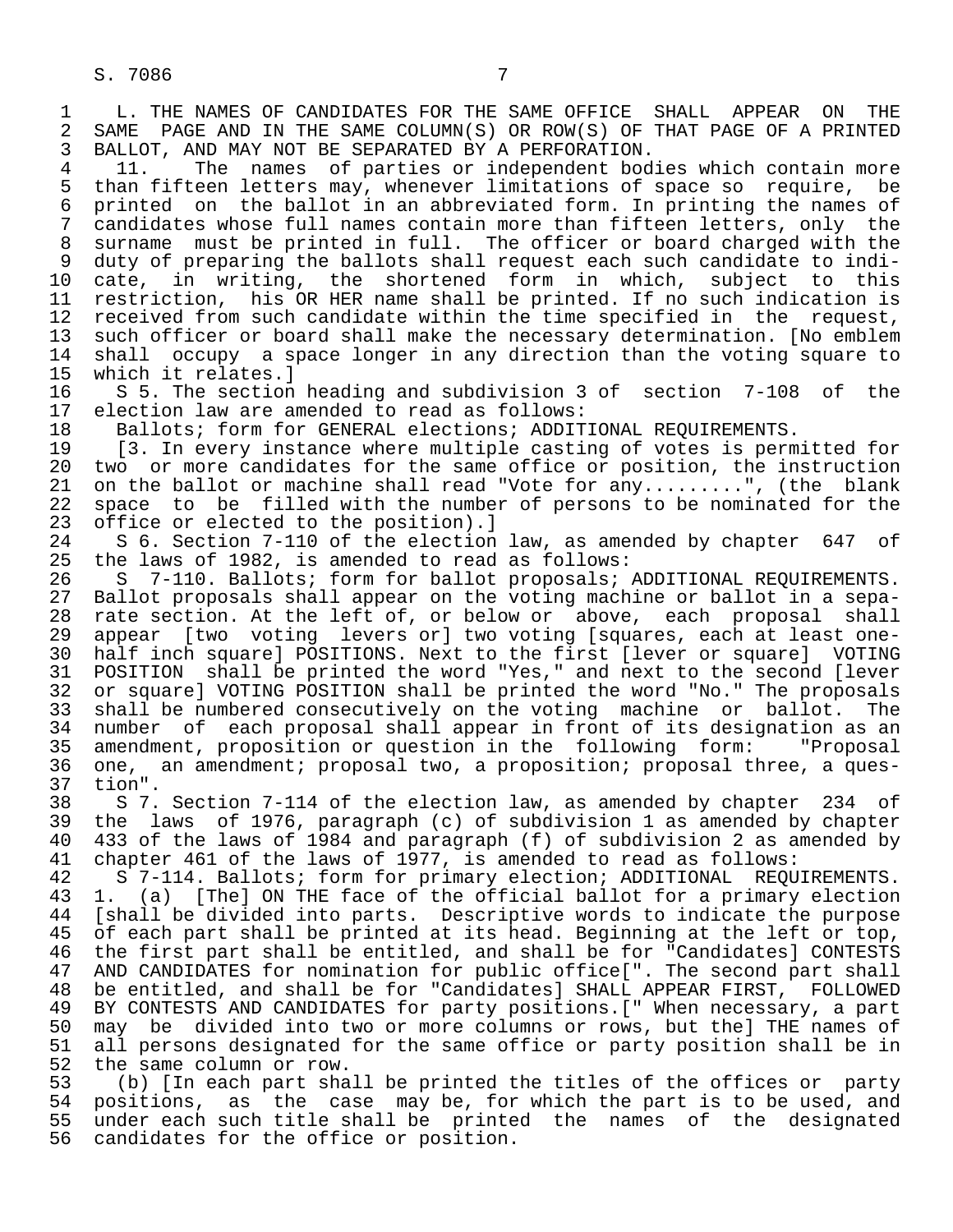1 (c)] Where a candidate for nomination for the same public office or<br>2 for election to the same party position is designated by two or more 2 for election to the same party position is designated by two or more<br>3 petitions, his OR HER name shall be placed upon the ballot for the 3 petitions, his OR HER name shall be placed upon the ballot for the 4 primary election but once as such a candidate. 4 primary election but once as such a candidate.<br>5 [(d)] (C) The ballot shall not contain a s

 $\begin{bmatrix} 5 & 0 \end{bmatrix}$  (C) The ballot shall not contain a space for voting for candi-<br>6 dates for uncontested offices and positions, and no ballot shall be 6 dates for uncontested offices and positions, and no ballot shall be<br>7 printed for a party whose primary is uncontested unless a petition for 7 printed for a party whose primary is uncontested unless a petition for<br>8 opportunity to ballot has been filed. 8 opportunity to ballot has been filed.<br>9 2. (a) The paper ballot for a prima

9 2. (a) The paper ballot for a primary election shall conform to the<br>10 form for paper ballots set forth in this article with respect to quality 10 form for paper ballots set forth in this article with respect to quality<br>11 and weight of paper, perforated line, and number on the stub [on the 11 and weight of paper, perforated line, and number on the stub [on the 12 back of the ballot]. 12 back of the ballot].<br>13 (b) [On the back o

 13 (b) [On the back of the paper ballot, on the stub, immediately below the number, shall be the name of the party. On the back of the ballot 15 and below the stub, and immediately to the left of the center of the<br>16 ballot, and on the front of the ballot, below the perforated line, shall 16 ballot, and on the front of the ballot, below the perforated line, shall<br>17 be printed, in addition to the other information required for paper 17 be printed, in addition to the other information required for paper<br>18 ballots, the name and emblem of the party and the words "Official prima-18 ballots, the name and emblem of the party and the words "Official prima-<br>19 ry ballot." 19 ry ballot."<br>20 (c) On th

20 (c) On the front of the stub, above the perforated line at the top of 21 the paper ballot shall be printed the same instructions as on the gener-21 the paper ballot shall be printed the same instructions as on the gener-<br>22 al election ballot. 22 al election ballot.<br>23 (d) The parts

23 (d) The parts of the paper ballot below such heavy black horizontal<br>24 line shall be separated by a heavy black vertical line or lines, one- 24 line shall be separated by a heavy black vertical line or lines, one fourth of an inch in width. Descriptive words to indicate the purpose of 26 each part shall be printed at its head, below the heavy black horizontal<br>27 line. Immediately below such captions shall be printed two light paral-27 line. Immediately below such captions shall be printed two light paral-<br>28 lel horizontal lines approximately one-sixteenth of an inch apart, 28 lel horizontal lines approximately one-sixteenth of an inch apart,<br>29 extending across each part. 29 extending across each part.<br>30 (e) The names of candi

 30 (e) The names of candidates on paper ballots shall be numbered with 31 arabic numerals printed in heavy faced type beginning with "one" for the<br>32 first candidate named in the first part and continuing in numerical 32 first candidate named in the first part and continuing in numerical<br>33 order to and including the last candidate named in the last part, except 33 order to and including the last candidate named in the last part, except<br>34 that where two or more candidates are to be elected to a party position, 34 that where two or more candidates are to be elected to a party position,<br>35 the names of candidates designated by each petition shall be grouped. 35 the names of candidates designated by each petition shall be grouped,<br>36 and each group shall have but one number, which shall be printed oppoand each group shall have but one number, which shall be printed oppo-

37 site the approximate center of the group.<br>38 (f) The] EXCEPT IN THE CITY OF NEW 38 (f) The] EXCEPT IN THE CITY OF NEW YORK, THE number of a candidate<br>39 shall be printed on the paper ballot between the voting space and the 39 shall be printed on the paper ballot between the voting space and the<br>40 name of the candidate. Each group shall have a bracket embracing the 40 name of the candidate. Each group shall have a bracket embracing the 41 names in the group. IN THE CITY OF NEW YORK, TWO OR MORE CANDIDATES 41 names in the group. IN THE CITY OF NEW YORK, TWO OR MORE CANDIDATES<br>42 RUNNING TO BE ELECTED TO A PARTY POSITION AS A GROUP MAY BE REFERRED TO 42 RUNNING TO BE ELECTED TO A PARTY POSITION AS A GROUP MAY BE REFERRED TO 43 COLLECTIVELY ON THE BALLOT AS A "GROUP." 43 COLLECTIVELY ON THE BALLOT AS A "GROUP."<br>44 [(q)] (C) Spaces containing names of c

44 [(g)] (C) Spaces containing names of candidates and for writing in<br>45 names, and intervening spaces on the paper ballot, shall be separated by names, and intervening spaces on the paper ballot, shall be separated by 46 light horizontal lines. [Names of candidates shall be printed in capital<br>47 letters not less than one-eighth nor more than three-sixteenths of an 47 letters not less than one-eighth nor more than three-sixteenths of an 48 inch in height. 48 inch in height.<br>49 (h)] (D) The

49 (h)] (D) The paper ballots of no two parties shall be IDENTIFIED BY<br>50 the same color 0R COLOR MARKINGS, and the state board of elections 50 the same color OR COLOR MARKINGS, and the state board of elections<br>51 shall select the color for each new party[, and not later than twelve 51 shall select the color for each new party[, and not later than twelve<br>52 weeks before a primary election, shall transmit to each board of 52 weeks before a primary election, shall transmit to each board of<br>53 elections]. THE STATE BOARD OF ELECTIONS SHALL INCLUDE WITH THE BOARD'S 53 elections]. THE STATE BOARD OF ELECTIONS SHALL INCLUDE WITH THE BOARD'S<br>54 BALLOT CERTIFICATION a certificate stating the colors so selected.

54 BALLOT CERTIFICATION a certificate stating the colors so selected.<br>55 S 8. Subdivisions 2, 3 and 4 of section 7-116 of the election 55 S 8. Subdivisions 2, 3 and 4 of section 7-116 of the election law,<br>56 subdivision 2 as amended by chapter 234 of the laws of 1976 and subdivisubdivision 2 as amended by chapter 234 of the laws of 1976 and subdivi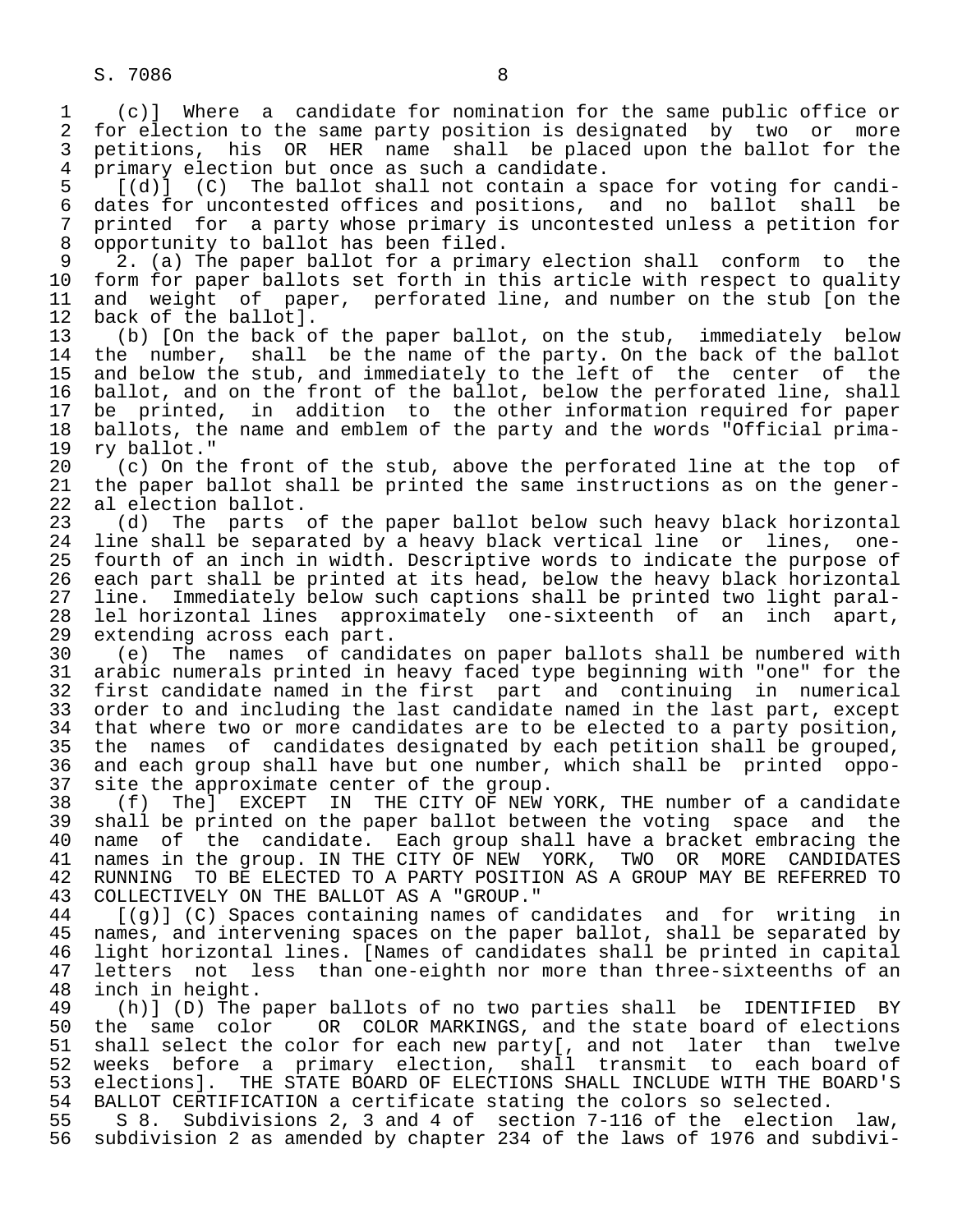1 sion 3 as amended by chapter 9 of the laws of 1978, are amended to read 2 as follows:<br>3 2. The o

3 2. The officer or board who or which prepares the ballot shall deter-<br>4 mine the order in which shall appear, below the names of party candi-4 mine the order in which shall appear, below the names of party candi-<br>5 dates the nominations made only by independent bodies. Such officer or 5 dates the nominations made only by independent bodies. Such officer or<br>6 board also shall determine the order in which shall be printed, in a 6 board also shall determine the order in which shall be printed, in a<br>7 section of such ballot the names of two or more candidates nominated by 7 section of such ballot the names of two or more candidates nominated by<br>8 one party or independent body, for an office to which two or more 8 one party or independent body, for an office to which two or more<br>9 persons are to be elected; provided, however, that any such candidate 9 persons are to be elected; provided, however, that any such candidate<br>10 may, by a writing filed with such board or officer not later than one 10 may, by a writing filed with such board or officer not later than one<br>11 week after the adjournment of the convention or one week after the 11 week after the adjournment of the convention or one week after the<br>12 primary election nominating him OR HER, or otherwise not later than two 12 primary election nominating him OR HER, or otherwise not later than two<br>13 days after the filing of the petition or certificate nominating him OR 13 days after the filing of the petition or certificate nominating him OR<br>14 HER, demand that such order be determined by lot, and in that case such HER, demand that such order be determined by lot, and in that case such 15 order shall be so determined, upon two days notice by mail given by such<br>16 board or officer to each candidate for such office. The state board of 16 board or officer to each candidate for such office. The state board of<br>17 elections shall perform the duties required by this subdivision in all 17 elections shall perform the duties required by this subdivision in all<br>18 cases affecting nominations filed in its office.

18 cases affecting nominations filed in its office.<br>19 3. The officer or board with whom or which ar 19 3. The officer or board with whom or which are filed the designations<br>20 for a public office or party position shall determine by lot, upon two 20 for a public office or party position shall determine by lot, upon two<br>21 days notice by mail given by such board or officer to each candidate for 21 days notice by mail given by such board or officer to each candidate for<br>22 such office or position and to the committee, if any, named in the 22 such office or position and to the committee, if any, named in the<br>23 designating petition, the order in which shall be printed on the offi-23 designating petition, the order in which shall be printed on the offi-<br>24 cial primary ballot, under the title of the office or position, the 24 cial primary ballot, under the title of the office or position, the<br>25 names of candidates for public office, the names of candidates for a names of candidates for public office, the names of candidates for a 26 party position to which not more than one person is to be elected, and<br>27 the groups of names of candidates for party position where two or more 27 the groups of names of candidates for party position where two or more<br>28 persons are to be elected thereto and any petition designates two or 28 persons are to be elected thereto and any petition designates two or<br>29 more persons therefor, provided, however, that whenever groups of names 29 more persons therefor, provided, however, that whenever groups of names<br>20 for more than one party position are designated by the same petition, 30 for more than one party position are designated by the same petition,<br>31 the order in which they shall be printed on the official primary ballot 31 the order in which they shall be printed on the official primary ballot<br>32 shall be determined by a single lot. Candidates for [delegate or deleg-32 shall be determined by a single lot. Candidates for [delegate or deleg-<br>33 ates] DELEGATE(S) and alternate [delegate or delegates] DELEGATE(S) to 33 ates] DELEGATE(S) and alternate [delegate or delegates] DELEGATE(S) to 34 conventions designated by the same petition shall, for the purpose of<br>35 this subdivision, be treated as one group. The names of candidates, if 35 this subdivision, be treated as one group. The names of candidates, if<br>36 any, for a party position to which two or more persons are to be any, for a party position to which two or more persons are to be 37 elected, who are designated by individual petitions and not in a group<br>38 shall be printed below such group or groups, in such order between them- 38 shall be printed below such group or groups, in such order between them- 39 selves, as such officer or board shall determine by lot upon the notice<br>40 specified in this subdivision. The names within a group of candidates 40 specified in this subdivision. The names within a group of candidates<br>41 designated for party position by one petition shall be printed in the 41 designated for party position by one petition shall be printed in the<br>42 same order in which they appear in the petition, unless they appear in a 42 same order in which they appear in the petition, unless they appear in a<br>43 different order on different pages of the petition, in which case their 43 different order on different pages of the petition, in which case their<br>44 order within the group shall be determined by such officer or board by 44 order within the group shall be determined by such officer or board by<br>45 lot upon the notice specified in this subdivision. Candidates for lot upon the notice specified in this subdivision. Candidates for 46 members of a state committee designated by a single petition shall, for<br>47 the purposes of this subdivision, be treated as one group, However, the 47 the purposes of this subdivision, be treated as one group. However, the<br>48 notice to a committee of the drawing need not be mailed to more than 48 notice to a committee of the drawing need not be mailed to more than<br>49 five members, if there be that many, and as to offices or party posi-49 five members, if there be that many, and as to offices or party posi-<br>50 tions for which designating petitions are filed with the board of 50 tions for which designating petitions are filed with the board of<br>51 elections of the city of New York the notice shall be given to the 51 elections of the city of New York the notice shall be given to the 52 committees only.

52 committees only.<br>53 4. If a vac 53 4. If a vacancy in a designation or nomination be filled after the 54 making, in the manner provided in this section, of a determination of<br>55 the order in which the names of candidates for the office or position 55 the order in which the names of candidates for the office or position<br>56 are to be printed, the name of the candidate designated or nominated to are to be printed, the name of the candidate designated or nominated to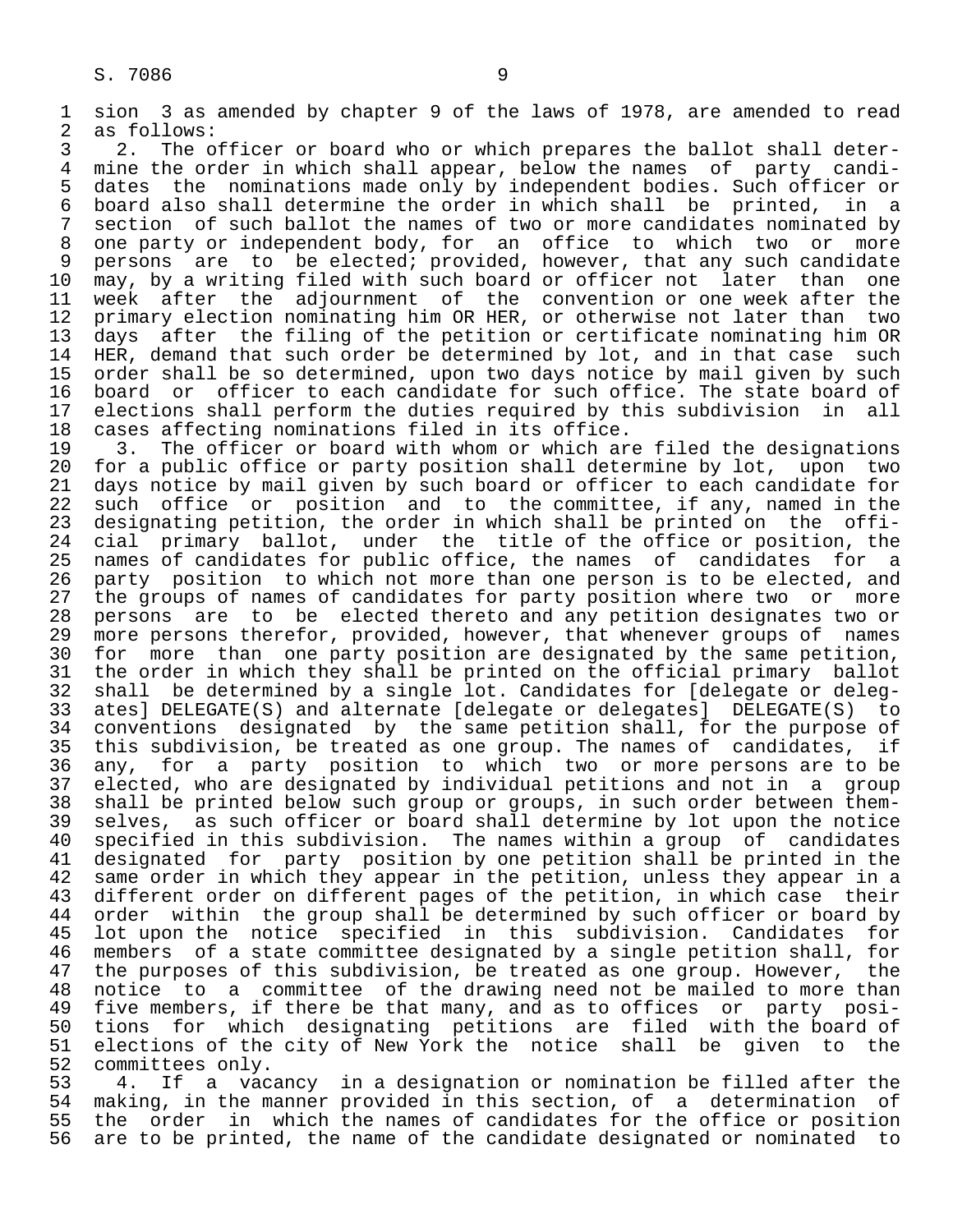1 fill such vacancy shall be printed in the place so determined for the 2 original candidate, PROVIDED SUCH PLACEMENT IS CONSISTENT WITH THE 3 REQUIREMENTS FOR BALLOT CONSTRUCTION SET FORTH IN THIS ARTICLE.<br>4 S 9. Section 7-118 of the election law, as amended by chapt

4 S 9. Section 7-118 of the election law, as amended by chapter 157 of<br>5 the laws of 1996, is amended to read as follows: 5 the laws of 1996, is amended to read as follows:<br>6 S 7-118. Ballots; facsimile and sample. 1. The board of elections

6 S 7-118. Ballots; facsimile and sample.<br>7. Shall provide facsimile and sample ball 7 shall provide facsimile and sample ballots which shall be arranged in<br>8 the form of a diagram showing such part of the face of the voting 8 the form of a diagram showing such part of the face of the voting<br>9 machine OR BALLOTS as shall be in use at that election. Such facsimile 9 machine OR BALLOTS as shall be in use at that election. Such facsimile<br>10 and sample ballots shall be [either in full or reduced size] DISTIN- 10 and sample ballots shall be [either in full or reduced size] DISTIN- 11 GUISHABLE FROM THE BALLOT BY SIZE, COLOR, OR OTHER MEANS and shall<br>12 contain suitable illustrated directions for voting on the voting machine 12 contain suitable illustrated directions for voting on the voting machine<br>13 OR BALLOT. 13 OR BALLOT.<br>14 2. Such

14 2. Such facsimile ballots shall be mounted and displayed for public<br>15 inspection at each polling place during election day. 15 inspection at each polling place during election day.<br>16 3. Sample ballots may be mailed by the board o

16 3. Sample ballots may be mailed by the board of elections to each<br>17 eligible voter at least three days before the election, or in lieu ther-17 eligible voter at least three days before the election, or in lieu ther-<br>18 eof, a copy of such sample ballot may be published at least once within 18 eof, a copy of such sample ballot may be published at least once within<br>19 one week preceding the election in newspapers [representing the major 19 one week preceding the election in newspapers [representing the major<br>20 political parties] OR ON A WEBSITE MAINTAINED BY THE BOARD OF ELECTIONS. 20 political parties] OR ON A WEBSITE MAINTAINED BY THE BOARD OF ELECTIONS.<br>21 – 4. One copy of such facsimile shall be sent to each school in the 21 4. One copy of such facsimile shall be sent to each school<br>22 county, providing the ninth through the twelfth years of co 22 county, providing the ninth through the twelfth years of compulsory<br>23 education, and in the city of New York to each such school in the city 23 education, and in the city of New York to each such school in the city<br>24 of New York, at least one week before each general election for posting 24 of New York, at least one week before each general election for posting<br>25 at a convenient place in such school. The board of elections shall also at a convenient place in such school. The board of elections shall also 26 send a facsimile ballot to any other school requesting such a ballot.<br>27 IN THE ALTERNATIVE, THE REOUIREMENTS OF THIS SUBDIVISION MAY BE FULLY 27 IN THE ALTERNATIVE, THE REQUIREMENTS OF THIS SUBDIVISION MAY BE FULLY<br>28 SATISFIED BY PUBLISHING SUCH FACSIMILE ON A WEBSITE MAINTAINED BY THE 28 SATISFIED BY PUBLISHING SUCH FACSIMILE ON A WEBSITE MAINTAINED BY THE 29 BOARD OF ELECTIONS AND NOTIFYING EACH SUCH SCHOOL OF SUCH PUBLICATION. 29 BOARD OF ELECTIONS AND NOTIFYING EACH SUCH SCHOOL OF SUCH PUBLICATION.<br>20 S 10. Subdivision 1 of section 7-120 of the election law is amended

 30 S 10. Subdivision 1 of section 7-120 of the election law is amended to 31 read as follows:<br>32 1. If any voti

32 1. If any voting machine OR SYSTEM for use in any election shall<br>33 become out of order during an election it shall, if possible, be 33 become out of order during an election it shall, if possible, be<br>34 repaired or another machine OR SYSTEM substituted as promptly as possi-34 repaired or another machine OR SYSTEM substituted as promptly as possi-<br>35 ble. In case such repair or substitution cannot be made, emergency 35 ble. In case such repair or substitution cannot be made, emergency<br>36 ballots, printed or written, and of any suitable form, SHALL BE PROVIDED ballots, printed or written, and of any suitable form, SHALL BE PROVIDED 37 BY THE BOARD OF ELECTIONS AND may be used for the taking of votes.<br>38 S 11. Section 7-122 of the election law, subdivision 1 as amend

 38 S 11. Section 7-122 of the election law, subdivision 1 as amended by 39 chapter 234 of the laws of 1976, the schedule in paragraph (b) of subdi-<br>40 vision 1 as added by chapter 381 of the laws of 1979, paragraphs (c) and 40 vision 1 as added by chapter 381 of the laws of 1979, paragraphs (c) and<br>41 (d) of subdivision 1 and subdivisions 2, 3, 5, 8, 9 and 10 as amended by 41 (d) of subdivision 1 and subdivisions 2, 3, 5, 8, 9 and 10 as amended by<br>42 chapter 165 of the laws of 2010, subdivision 7 as amended by chapter 9 42 chapter 165 of the laws of 2010, subdivision 7 as amended by chapter 9<br>43 of the laws of 1978, and subdivisions 6 and 7 as renumbered by chapter 43 of the laws of 1978, and subdivisions 6 and 7 as renumbered by chapter<br>44 352 of the laws of 1986, is amended to read as follows: 44 352 of the laws of 1986, is amended to read as follows:<br>45 S 7-122. Ballots; absentee voters. 1. (a) Ballots fo

45 S 7-122. Ballots; absentee voters. 1. (a) Ballots for absentee voters<br>46 shall be, as nearly as practicable, in the same form as those to be 46 shall be, as nearly as practicable, in the same form as those to be<br>47 voted in the district on election day, if any, except that ballots for 47 voted in the district on election day, if any, except that ballots for<br>48 primary elections shall omit the party position of ward, town, city or 48 primary elections shall omit the party position of ward, town, city or 49 county committee and except further that such ballots need not have a<br>50 stub, and shall have the words "Absentee Ballot", endorsed thereon. 50 stub, and shall have the words "Absentee Ballot", endorsed thereon.<br>51 (b) [The names of candidates upon the ballot shall be print

51 (b) [The names of candidates upon the ballot shall be printed in<br>52 appropriate sections, with titles of offices, section numbers, emblems, 52 appropriate sections, with titles of offices, section numbers, emblems,<br>53 voting squares, names of parties and political organizations and blank 53 voting squares, names of parties and political organizations and blank<br>54 spaces for writing in names of persons not printed on the ballot. Except 54 spaces for writing in names of persons not printed on the ballot. Except<br>55 as to the spacing, such ballot shall be printed wherever applicable 55 as to the spacing, such ballot shall be printed wherever applicable<br>56 substantially as follows: substantially as follows: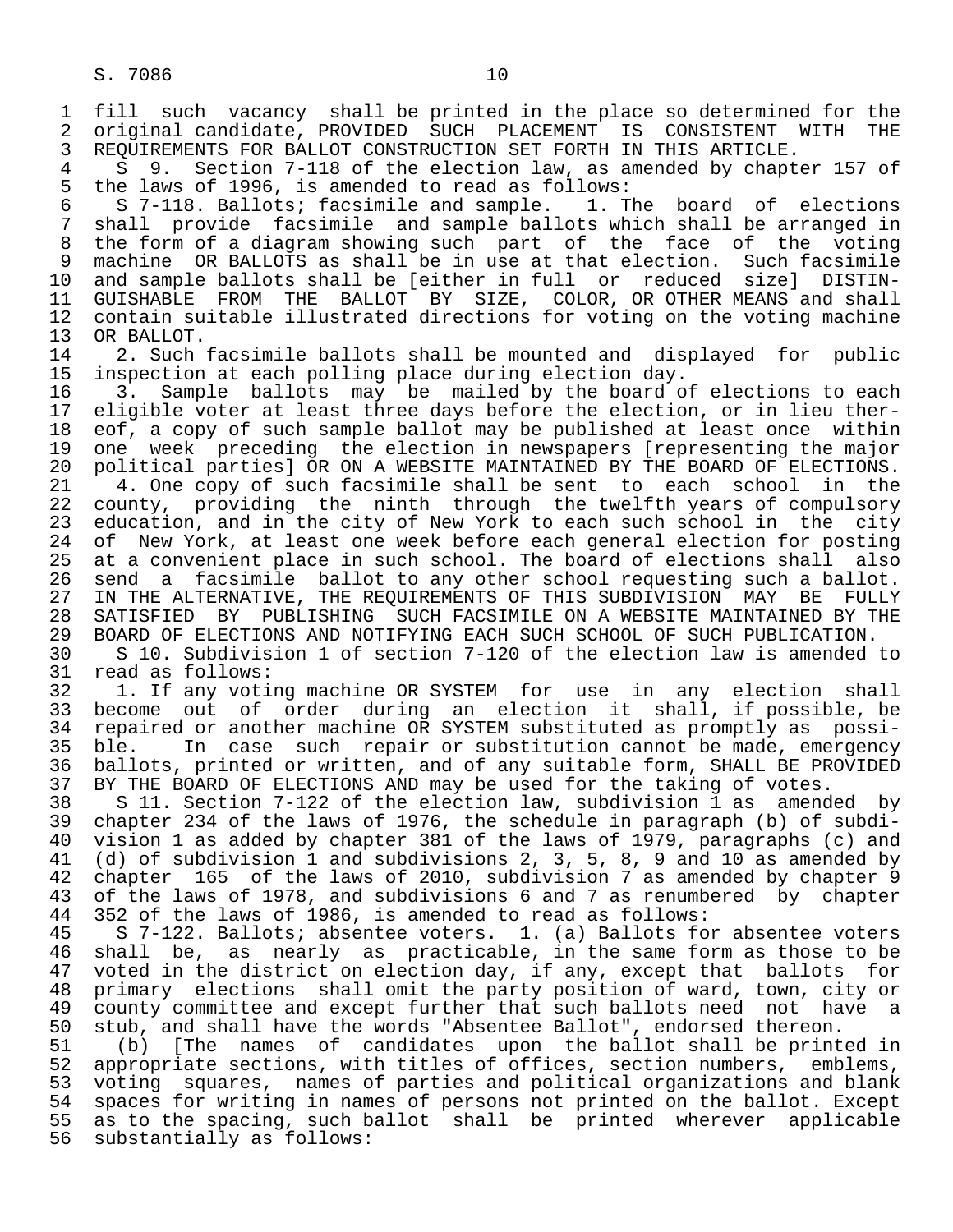1 (Form in chap. 381/79)<br>2 (c) The indorsement sh  $(c)$  The indorsement shall be printed and properly filled in: 3 Official Absentee Ballot for (General, Primary or Special, as applica- 4 ble)<br>5 Elec 5 Election<br>6 County of 6 County of.....................<br>7 (Assembly or Legislative, as ap (Assembly or Legislative, as applicable) District................ 8 (Ward and City or town, as applicable)............................<br>9 (Insert date of election) 9 (Insert date of election) 10 (Insert names of election commissioners providing the ballot)<br>11 (d)] On the front of the ballot prepared for counting by ha 11 (d)] On the front of the ballot prepared for counting by hand, [shall 12 be printed in heavy black type the following instructions] THE<br>13 INSTRUCTIONS FOR MARKING THE BALLOT SHALL BE SUBSTANTIALLY AS FOLLOWS. 13 INSTRUCTIONS FOR MARKING THE BALLOT SHALL BE SUBSTANTIALLY AS FOLLOWS, 14 SO THAT IT ACCURATELY REFLECTS THE BALLOT LAYOUT: 15 INSTRUCTIONS<br>16 [1. Mark in pen or pencil. 16 [1. Mark in pen or pencil.<br>17 2. To vote for a candidat 2. To vote for a candidate whose name is printed on this ballot, make 18 a single cross X mark or a single check, V mark in the voting square 19 above the name of the candidate.<br>20 3. To vote for a person whose: 20 3. To vote for a person whose name is not printed on this ballot write<br>21 or stamp his or her name in the space that appears at the bottom of the 21 or stamp his or her name in the space that appears at the bottom of the<br>22 column or the end of the row (indicate where on the ballot the write-in 22 column or the end of the row (indicate where on the ballot the write-in 23 space appears) containing the title of the office.<br>24 4. To vote on a proposal make a cross X mark or 24 4. To vote on a proposal make a cross X mark or a check V mark in one<br>25 of the squares contained in the box setting forth such proposal. 25 of the squares contained in the box setting forth such proposal.<br>26 5. Any other mark or writing, or any erasure made on this 26 5. Any other mark or writing, or any erasure made on this ballot<br>27 outside the voting squares or blank spaces provided for voting will void 27 outside the voting squares or blank spaces provided for voting will void<br>28 this entire ballot. 28 this entire ballot.<br>29 6. Do not overvo 29 6. Do not overvote. If you select a greater number of candidates than<br>30 there are vacancies to be filled, your ballot will be void for that 30 there are vacancies to be filled, your ballot will be void for that<br>31 public office, party position or proposal. 31 public office, party position or proposal.<br>32 7. If you tear, or deface, or wrongly ma 32 7. If you tear, or deface, or wrongly mark this ballot, call the board<br>33 of elections at (insert phone number here) for instructions on how to 33 of elections at (insert phone number here) for instructions on how to<br>34 obtain a new ballot. Do not attempt to correct mistakes on the ballot by 34 obtain a new ballot. Do not attempt to correct mistakes on the ballot by<br>35 making erasures or cross outs. Erasures or cross outs may invalidate all making erasures or cross outs. Erasures or cross outs may invalidate all 36 or part of your ballot. Prior to submitting your ballot, if you make a<br>37 mistake in completing the ballot or wish to change your ballot choices, 37 mistake in completing the ballot or wish to change your ballot choices,<br>38 you may obtain and complete a new ballot. You haye a right to a replace-38 you may obtain and complete a new ballot. You have a right to a replace-<br>39 ment ballot upon return of the original ballot.] MARK THE (INSERT "OVAL" 39 ment ballot upon return of the original ballot.] MARK THE (INSERT "OVAL"<br>40 OR "SOUARE") TO THE LEFT OF THE NAME OF YOUR CHOICE. (PROVIDE ILLUS-40 OR "SQUARE") TO THE LEFT OF THE NAME OF YOUR CHOICE. (PROVIDE ILLUS-<br>41 TRATION HERE.) TO VOTE FOR A CANDIDATE WHOSE NAME IS NOT PRINTED ON THE 41 TRATION HERE.) TO VOTE FOR A CANDIDATE WHOSE NAME IS NOT PRINTED ON THE 42 BALLOT, (INSERT "MARK THE OVAL (OR SOUARE) TO THE LEFT OF 'WRITE-IN' AND 42 BALLOT, (INSERT "MARK THE OVAL (OR SQUARE) TO THE LEFT OF 'WRITE-IN' AND<br>43 PRINT THE NAME CLEARLY" OR "PRINT THE NAME CLEARLY IN THE BOX LABELED 43 PRINT THE NAME CLEARLY" OR "PRINT THE NAME CLEARLY IN THE BOX LABELED<br>44 'WRITE-IN'"), STAYING WITHIN THE BOX. ANY MARK, WRITING, OR ERASURE 'WRITE-IN'"), STAYING WITHIN THE BOX. ANY MARK, WRITING, OR ERASURE 45 OUTSIDE THE SPACES PROVIDED FOR VOTING WILL VOID THE ENTIRE BALLOT. IF 46 YOU MAKE A MISTAKE OR WANT TO CHANGE YOUR VOTE, CALL THE BOARD OF 47 ELECTIONS AT (INSERT PHONE NUMBER HERE) FOR INSTRUCTIONS ON HOW TO<br>48 OBTAIN A NEW BALLOT. YOU HAVE A RIGHT TO A REPLACEMENT BALLOT UPON 48 OBTAIN A NEW BALLOT. YOU HAVE A RIGHT TO A REPLACEMENT BALLOT UPON<br>49 RETURN OF THE ORIGINAL BALLOT. THE NUMBER OF CHOICES IS LISTED FOR EACH 49 RETURN OF THE ORIGINAL BALLOT. THE NUMBER OF CHOICES IS LISTED FOR EACH<br>50 CONTEST. DO NOT MARK THE BALLOT FOR MORE CANDIDATES THAN ALLOWED. IF YOU 50 CONTEST. DO NOT MARK THE BALLOT FOR MORE CANDIDATES THAN ALLOWED. IF YOU<br>51 DO, YOUR VOTE IN THAT CONTEST WILL NOT COUNT. 51 DO, YOUR VOTE IN THAT CONTEST WILL NOT COUNT.<br>52 (C) WHEN A OUESTION OR PROPOSAL IS I 52 (C) WHEN A QUESTION OR PROPOSAL IS INCLUDED ON THE BALLOT,<br>53 INSTRUCTIONS SUBSTANTIALLY SIMILAR TO THOSE PROVIDED IN-SUBDIVISION-SIX

53 INSTRUCTIONS SUBSTANTIALLY SIMILAR TO THOSE PROVIDED IN SUBDIVISION SIX<br>54 OF SECTION 7-106 OF THIS ARTICLE SHALL BE INCLUDED. OF SECTION 7-106 OF THIS ARTICLE SHALL BE INCLUDED.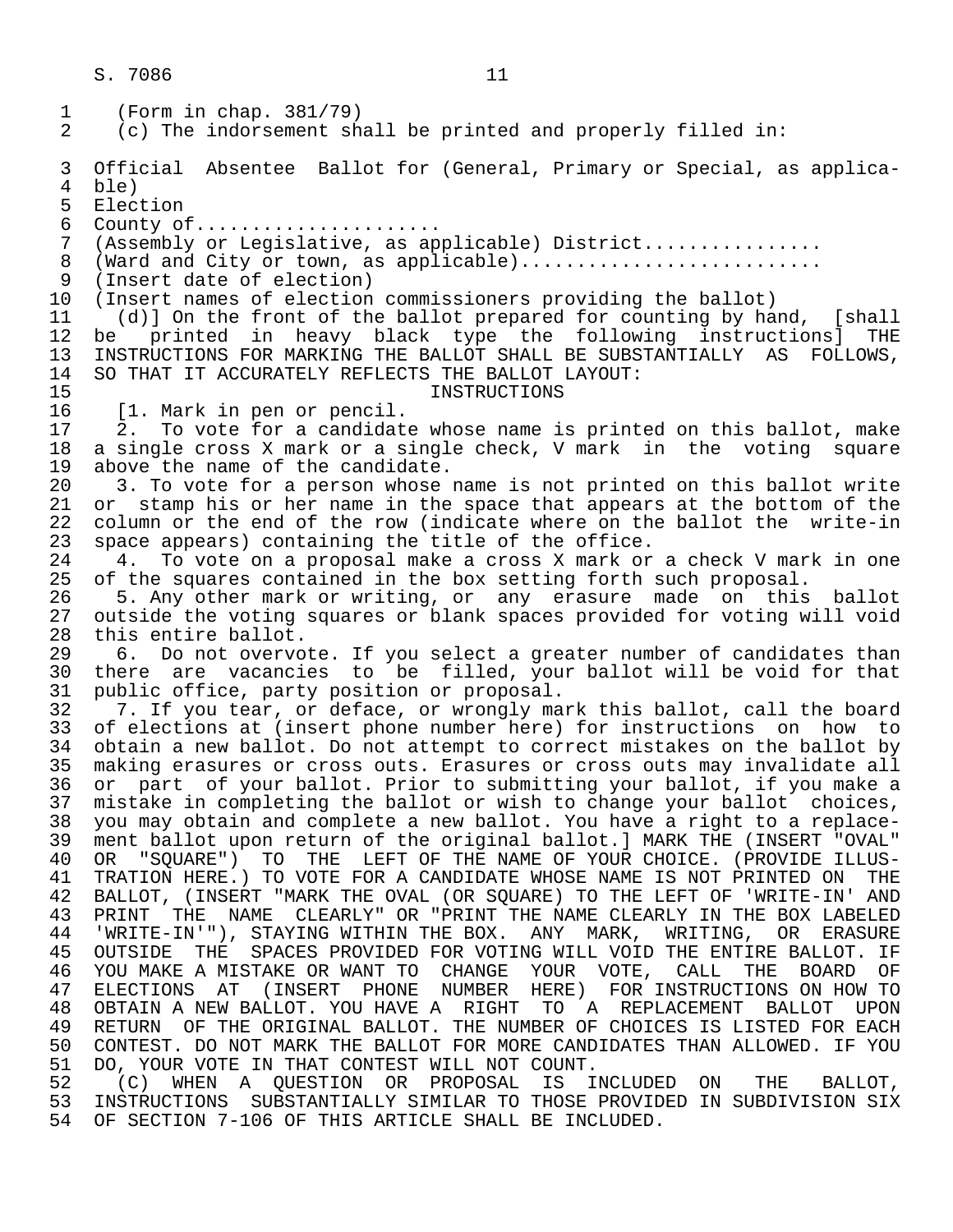1 (D) THE BALLOT PROPOSALS MAY BE ON THE BACK OF THE BALLOT, OR ON A 2 SEPARATE BALLOT.<br>3 2. [The foll [The following provisions shall apply to all absentee ballots 4 prepared for counting by a ballot scanner and all other] ALL provisions<br>5 of this chapter not inconsistent with this subdivision shall be applica-5 of this chapter not inconsistent with this subdivision shall be applica-<br>6 ble to [such] ABSENTEE ballots PREPARED FOR COUNTING BY BALLOT SCANNER[: 6 ble to [such] ABSENTEE ballots PREPARED FOR COUNTING BY BALLOT SCANNER[:<br>7 (a) The party emblem need not be printed next to the name of each 7 (a) The party emblem need not be printed next to the name of each 8 candidate.<br>9 (b) The 1 9 (b) The ballot proposals may be on the back of the ballot, or on a<br>10 separate ballot. 10 separate ballot.<br>11 (c) The printe 11 (c) The printed instructions to the voter shall read as follows: 12 INSTRUCTIONS<br>13 1. Mark only with a pen or pencil. 13 1. Mark only with a pen or pencil.<br>14 2. To vote for a candidate whose 2. To vote for a candidate whose name is printed on this ballot, fill 15 in the (insert oval or square, as applicable) above or next to the name<br>16 of the candidate. 16 of the candidate.<br>17 3. To vote f 17 3. To vote for a person whose name is not printed on this ballot,<br>18 write or stamp his or her name in the space labeled "write-in" that 18 write or stamp his or her name in the space labeled "write-in" that<br>19 appears (insert at the bottom of the column or the end of the row, as 19 appears (insert at the bottom of the column or the end of the row, as<br>20 applicable) containing the title of the office and, if required by the 20 applicable) containing the title of the office and, if required by the<br>21 voting system in use at such election, the instructions shall also 21 voting system in use at such election, the instructions shall also<br>22 include "and fill in the (insert oval or square, as applicable) corre-22 include "and fill in the (insert oval or square, as applicable) corre-<br>23 sponding with the write-in space in which the voter has written a name." 23 sponding with the write-in space in which the voter has written a name."<br>24 1. To vote ves or no on a proposal, if any, that appears on the (indi-24 4. To vote yes or no on a proposal, if any, that appears on the (indi-<br>25 cate where on the ballot the proposal may appear) fill in the (insert cate where on the ballot the proposal may appear) fill in the (insert 26 oval or square, as applicable) that corresponds to your vote. 27 5. Any other mark or writing, or any erasure made on this ballot 28 outside the voting squares or blank spaces provided for voting will void 29 this entire ballot.<br>30 6. Do not overvo 30 6. Do not overvote. If you select a greater number of candidates than 31 there are vacancies to be filled, your ballot will be void for that<br>32 public office, party position or proposal. 32 public office, party position or proposal.<br>33 7. If you tear, or deface, or wrongly 33 7. If you tear, or deface, or wrongly mark this ballot, call the<br>34 board of elections at (insert phone number here) for instructions on how 34 board of elections at (insert phone number here) for instructions on how<br>35 to obtain a new ballot. Do not attempt to correct mistakes on the ballot 35 to obtain a new ballot. Do not attempt to correct mistakes on the ballot<br>36 by making erasures or cross outs. Erasures or cross outs may invalidate by making erasures or cross outs. Erasures or cross outs may invalidate 37 all or part of your ballot. Prior to submitting your ballot, if you make 38 a mistake in completing the ballot or wish to change your ballot choic- 39 es, you may obtain and complete a new ballot. You have a right to a 40 replacement ballot upon return of the original ballot.<br>41 (d) Such instructions may be printed on the front 41 (d) Such instructions may be printed on the front or back of the<br>42 ballot or on a separate sheet or card. If such instructions are not 42 ballot or on a separate sheet or card. If such instructions are not<br>43 printed on the front of the ballot, there shall be printed on the 43 printed on the front of the ballot, there shall be printed on the<br>44 ballot, in the largest size type for which there is room, the following 44 ballot, in the largest size type for which there is room, the following<br>45 legend: "See instructions on other side" or "See enclosed instructions", legend: "See instructions on other side" or "See enclosed instructions", 46 whichever is appropriate.<br>47 (e) Such ballots which 47 (e) Such ballots which are to be counted by a ballot scanner may<br>48 consist of two or more sheets, which are divided into perforated 48 consist of two or more sheets, which are divided into perforated<br>49 sections which can be separated at the time of canvassing]. 49 sections which can be separated at the time of canvassing].<br>50 3. The determination of the appropriate county board of 50 3. The determination of the appropriate county board of elections as<br>51 to the candidates duly designated or nominated for public office or 51 to the candidates duly designated or nominated for public office or 52 party position whose name shall appear on the absentee ballot and as to<br>53 ballot proposals to be voted on shall be made no later than the day 53 ballot proposals to be voted on shall be made no later than the day<br>54 after the state board of elections issues its certification of those 54 after the state board of elections issues its certification of<br>55 candidates to be voted for at the general, special or primary ele 55 candidates to be voted for at the general, special or primary election.<br>56 The determinations of the state board of elections and the respective The determinations of the state board of elections and the respective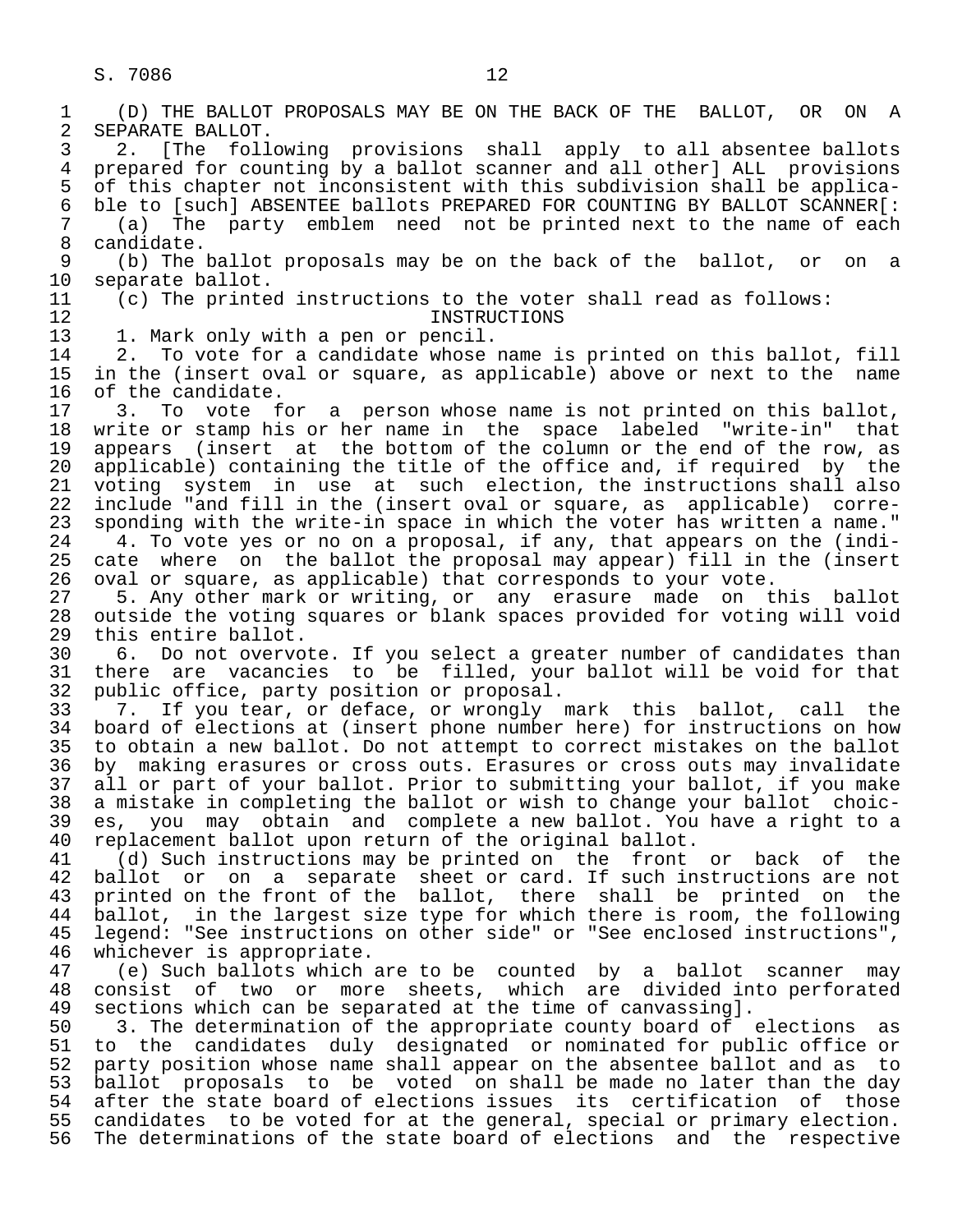1 county boards of elections shall be final and conclusive with respect to<br>2 such offices for which petitions or certificates are required to be 2 such offices for which petitions or certificates are required to be<br>3 filed with such boards, as the case may be but nothing herein contained filed with such boards, as the case may be but nothing herein contained 4 shall prevent a board of elections, or a court of competent jurisdiction<br>5 from determining at a later date that any such certification, desig-5 from determining at a later date that any such certification, desig-<br>6 nation or nomination is invalid and, in the event of such later determi-6 nation or nomination is invalid and, in the event of such later determi-<br>7 nation, no vote cast for any such nominee by any voter shall be counted 7 nation, no vote cast for any such nominee by any voter shall be counted<br>8 at the election. 8 at the election.<br>9 [5.1 4. THERE

 9 [5.] 4. THERE SHALL BE THREE ENVELOPES FOR EACH ABSENTEE BALLOT ISSUED 10 BY MAIL: THE INNER AFFIRMATION ENVELOPE INTO WHICH A VOTER PLACES HIS OR<br>11 HER VOTED BALLOT, THE OUTER ENVELOPE WHICH SHALL BE ADDRESSED TO THE 11 HER VOTED BALLOT, THE OUTER ENVELOPE WHICH SHALL BE ADDRESSED TO THE COUN-<br>12 ABSENTEE VOTER, AND THE MAILING ENVELOPE WHICH IS ADDRESSED TO THE COUN- 12 ABSENTEE VOTER, AND THE MAILING ENVELOPE WHICH IS ADDRESSED TO THE COUN- 13 TY BOARD OF ELECTIONS. The board of elections shall furnish with each<br>14 absentee ballot an inner affirmation envelope. On one side of the envelabsentee ballot an inner affirmation envelope. On one side of the envel-15 ope shall be printed:

 16 OFFICIAL ABSENTEE BALLOT 17 for 18 GENERAL (OR PRIMARY OR SPECIAL) ELECTION, 19 ........., 20.....<br>20 Name of voter...... 20 Name of voter......................................... Residence (street and number if any)................... 22 City/or town of.......(village, if any)...............

 23 County of............................................. 24 Assembly district .................................... Legislative District (as applicable) ................ 26 Ward (as applicable) ................................. 27 Election District..................................... 28 Party Enrollment (in case of primary election)........

29 [6] 5. The date of the election, name of the county, and name of a<br>30 city, if there be a separate ballot for city voters, shall be printed, 30 city, if there be a separate ballot for city voters, shall be printed,<br>31 and the name of the voter, residence, number of the assembly district, 31 and the name of the voter, residence, number of the assembly district,<br>32 if any, name of town, number of ward, if any, election district and 32 if any, name of town, number of ward, if any, election district and<br>33 party enrollment, if required, shall be either printed or written or 33 party enrollment, if required, shall be either printed or written or

34 stamped in by the board.<br>35 [7.] 6. There shall al 35 [7.] 6. There shall also be a place for two BOARD OF ELECTIONS STAFF<br>36 MEMBERS OR inspectors of opposite political parties to indicate, by 36 MEMBERS OR inspectors of opposite political-parties to indicate, by<br>37 placing their initials thereon, that they have checked and marked the placing their initials thereon, that they have checked and marked the 38 voter's poll record.<br>39 [8.] 7. On the r

39 [8.] 7. On the reverse side of such inner affirmation envelope shall<br>40 be printed the following statement: 40 be printed the following statement:<br>41 AFF

 41 AFFIRMATION 42 I do declare that I am a citizen of the United States, that I am duly<br>43 registered in the election district shown on the reverse side of this 43 registered in the election district shown on the reverse side of this<br>44 envelope and I am qualified to vote in such district; that I will be 44 envelope and I am qualified to vote in such district; that I will be<br>45 unable to appear personally on the day of the election for which this 45 unable to appear personally on the day of the election for which this<br>46 ballot is voted at the polling place of the election district in which I 46 ballot is voted at the polling place of the election district in which I<br>47 am a qualified voter because of the reason given on my application here-47 am a qualified voter because of the reason given on my application here-<br>48 tofore submitted; that I have not qualified nor do I intend to vote 48 tofore submitted; that I have not qualified nor do I intend to vote<br>49 elsewhere, that I have not committed any act nor am I under any imped-49 elsewhere, that I have not committed any act nor am I under any imped-<br>50 iment which denies me the right to vote. 50 iment which denies me the right to vote.<br>51 I hereby declare that the foregoing is

 51 I hereby declare that the foregoing is a true statement to the best of 52 my knowledge and belief, and I understand that if I make any material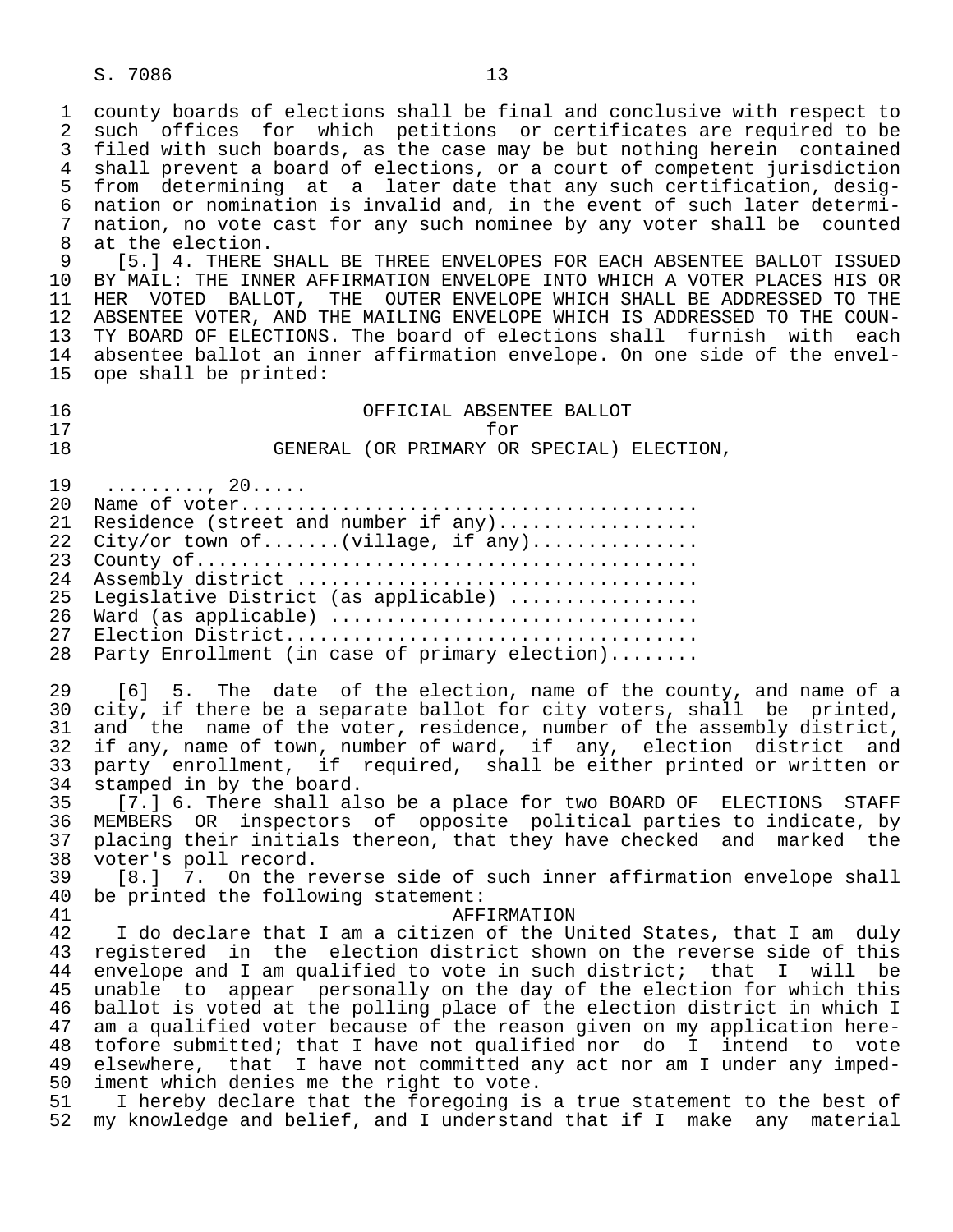1 false statement in the foregoing statement of absentee voter, I shall be<br>2 quilty of a misdemeanor. guilty of a misdemeanor.

 3 Date.................20..... ..................................... Signature or mark of voter 5 ..................................... 6 Signature of Witness (required only 7 if voter does not sign his OR HER own 8 name) 9 ..................................... Address of Witness

11 [9.] 8. The inner affirmation envelope shall be gummed, ready for<br>12 sealing, and shall have printed thereon, on the side opposite the state-12 sealing, and shall have printed thereon, on the side opposite the state-<br>13 ment, instructions as to the duties of the voter after the marking of 13 ment, instructions as to the duties of the voter after the marking of<br>14 the ballot, which instructions shall include a specific direction stat-14 the ballot, which instructions shall include a specific direction stat-<br>15 ing when such ballot must be postmarked and when such ballot must reach 15 ing when such ballot must be postmarked and when such ballot must reach<br>16 the office of the board of elections in order to be canvassed. 16 the office of the board of elections in order to be canvassed.<br>17 [10.1 9. Each INNER AFFIRMATION ballot envelope shall be e

17 [10.] 9. Each INNER AFFIRMATION ballot envelope shall be enclosed in<br>18 an outer envelope addressed to the appropriate board of elections and 18 an outer envelope addressed to the appropriate board of elections and<br>19 bearing on it a specific direction that if an original application for 19 bearing on it a specific direction that if an original application for<br>20 an absentee ballot is received with the ballot, such application must be 20 an absentee ballot is received with the ballot, such application must be<br>21 completed by the voter and returned in the outer envelope together with 21 completed by the voter and returned in the outer envelope together with<br>22 the sealed inner affirmation envelope containing the absentee ballot 22 the sealed inner affirmation envelope containing the absentee ballot<br>23 within the time limits for receipt of the absentee ballot itself. Such 23 within the time limits for receipt of the absentee ballot itself. Such<br>24 inner affirmation envelope and outer envelope shall be enclosed in [a] 24 inner affirmation envelope and outer envelope shall be enclosed in [a]<br>25 THE third envelope addressed to the absentee voter. The outer and third THE third envelope addressed to the absentee voter. The outer and third 26 envelopes shall have printed on the face thereof the words "Election<br>27 Material--Please Expedite". 27 Material--Please Expedite".<br>28 S 12. The opening paragra

28 S 12. The opening paragraph of subdivision 3 of section 7-123 of the<br>29 election law, as amended by chapter 104 of the laws of 2010, is amended 29 election law, as amended by chapter 104 of the laws of 2010, is amended 30 to read as follows:<br>31 THERE SHALL BE TH

31 THERE SHALL BE THREE ENVELOPES FOR EACH MILITARY ABSENTEE BALLOT<br>32 ISSUED WHEN THE MILITARY VOTER'S PREFERRED METHOD OF TRANSMISSION IS "BY 32 ISSUED WHEN THE MILITARY VOTER'S PREFERRED METHOD OF TRANSMISSION IS "BY<br>33 MAIL": THE INNER AFFIRMATION ENVELOPE INTO WHICH A VOTER PLACES HIS OR 33 MAIL": THE INNER AFFIRMATION ENVELOPE INTO WHICH A VOTER PLACES HIS OR<br>34 HER VOTED BALLOT, THE OUTER ENVELOPE WHICH SHALL BE ADDRESSED TO THE 34 HER VOTED BALLOT, THE OUTER ENVELOPE WHICH SHALL BE ADDRESSED TO THE COUN-<br>35 ABSENTEE VOTER, AND THE MAILING ENVELOPE WHICH IS ADDRESSED TO THE COUN-35 ABSENTEE VOTER, AND THE MAILING ENVELOPE WHICH IS ADDRESSED TO THE COUN-<br>36 TY BOARD OF ELECTIONS. The board of elections shall furnish an inner 36 TY BOARD OF ELECTIONS. The board of elections shall furnish an inner 37 affirmation envelope with each military ballot upon which envelope shall<br>38 be printed: 38 be printed:<br>39 S 13. The

 39 S 13. The opening and closing paragraphs of subdivision 2 of section 40 7-124 of the election law, as amended by chapter 104 of the laws of 41 2010, are amended to read as follows:<br>42 THERE SHALL BE THREE ENVELOPES FO

42 THERE SHALL BE THREE ENVELOPES FOR EACH SPECIAL FEDERAL ABSENTEE<br>43 BALLOT ISSUED BY MAIL: THE INNER AFFIRMATION ENVELOPE INTO WHICH A VOTER 43 BALLOT ISSUED BY MAIL: THE INNER AFFIRMATION ENVELOPE INTO WHICH A VOTER<br>44 PLACES HIS OR HER VOTED BALLOT, THE OUTER ENVELOPE WHICH SHALL BE 44 PLACES HIS OR HER VOTED BALLOT, THE OUTER ENVELOPE WHICH SHALL BE 45 ADDRESSED TO THE ABSENTEE VOTER, AND THE MAILING ENVELOPE WHICH IS 45 ADDRESSED TO THE ABSENTEE VOTER, AND THE MAILING ENVELOPE WHICH IS 46 ADDRESSED TO THE COUNTY BOARD OF ELECTIONS. The board of elections shall 47 furnish an inner affirmation envelope with each special federal ballot<br>48 upon which envelope shall be printed: 48 upon which envelope shall be printed:<br>49 I understand that a material missta

49 I understand that a material misstatement of fact in the completion of<br>50 this document may constitute grounds for conviction of a crime. this document may constitute grounds for conviction of a crime.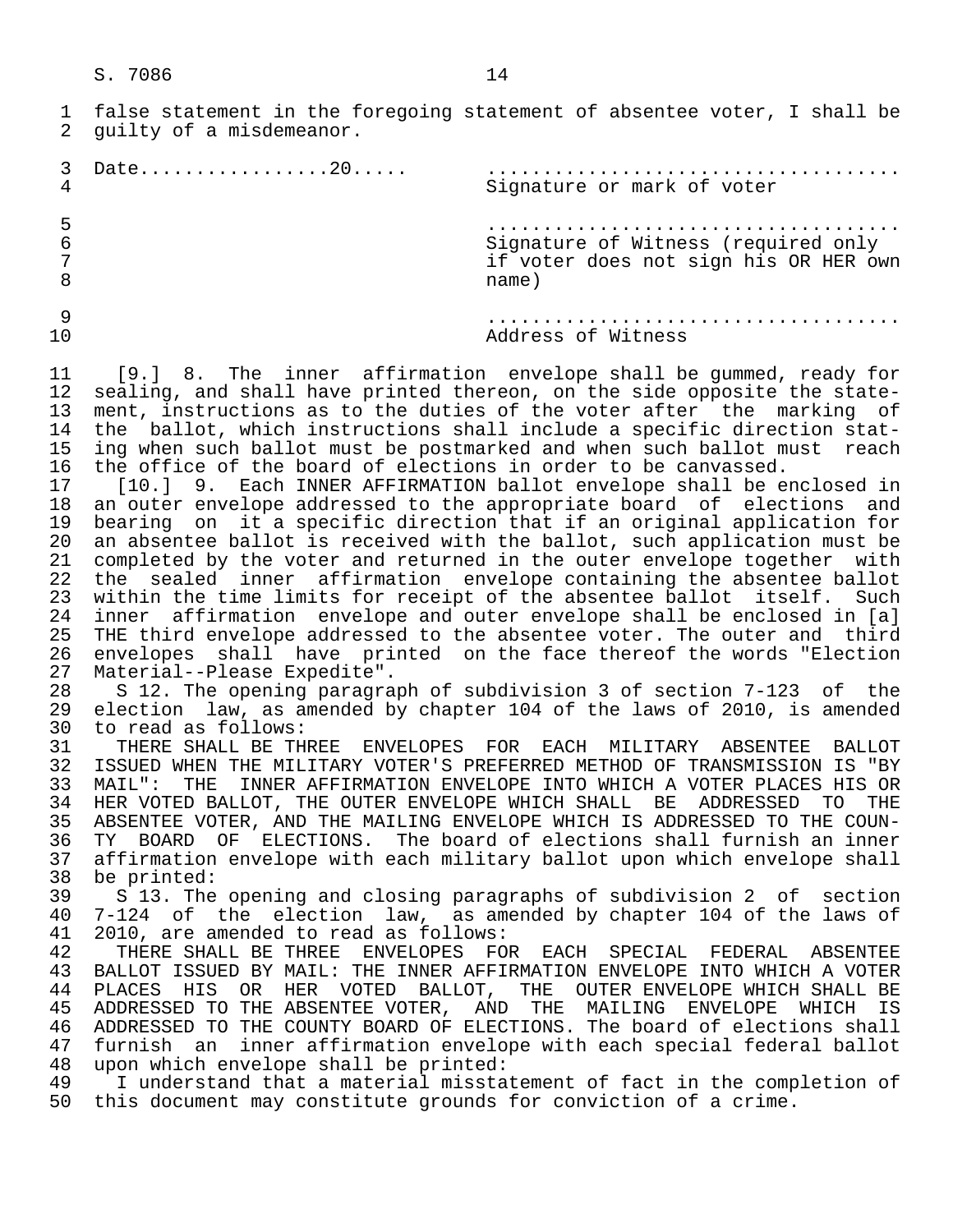|                                                                | S. 7086                                                                                                                                                                                                                                                                                                                                                                                                                                                                                                                                                                                                                                                                | 15                                                                                                                                                                                                                                                                                                                                                                                                                                                                                                                                                                                                                                                                         |
|----------------------------------------------------------------|------------------------------------------------------------------------------------------------------------------------------------------------------------------------------------------------------------------------------------------------------------------------------------------------------------------------------------------------------------------------------------------------------------------------------------------------------------------------------------------------------------------------------------------------------------------------------------------------------------------------------------------------------------------------|----------------------------------------------------------------------------------------------------------------------------------------------------------------------------------------------------------------------------------------------------------------------------------------------------------------------------------------------------------------------------------------------------------------------------------------------------------------------------------------------------------------------------------------------------------------------------------------------------------------------------------------------------------------------------|
| $\mathbf{1}$<br>$\overline{2}$                                 | Date20                                                                                                                                                                                                                                                                                                                                                                                                                                                                                                                                                                                                                                                                 | Signature or mark of voter                                                                                                                                                                                                                                                                                                                                                                                                                                                                                                                                                                                                                                                 |
| $\mathfrak{Z}$<br>4<br>5<br>6                                  |                                                                                                                                                                                                                                                                                                                                                                                                                                                                                                                                                                                                                                                                        | Signature of Witness (required only<br>if voter does not sign his OR HER own<br>name)                                                                                                                                                                                                                                                                                                                                                                                                                                                                                                                                                                                      |
| 7<br>8                                                         |                                                                                                                                                                                                                                                                                                                                                                                                                                                                                                                                                                                                                                                                        | Address of Witness                                                                                                                                                                                                                                                                                                                                                                                                                                                                                                                                                                                                                                                         |
| 9<br>10<br>11<br>12<br>13<br>14<br>15<br>16<br>17<br>18        | S 14. Subdivisions 2 and 3 of section 7-125 of the election law,<br>subdivision 3 as amended by chapter 235 of the laws of 2000, are amended<br>to read as follows:<br>2. THERE SHALL BE THREE ENVELOPES FOR EACH SPECIAL PRESIDENTIAL ABSEN-<br>TEE BALLOT ISSUED BY MAIL: THE INNER AFFIRMATION ENVELOPE INTO WHICH A<br>VOTER PLACES HIS OR HER VOTED BALLOT, THE OUTER ENVELOPE WHICH SHALL BE<br>ADDRESSED TO THE ABSENTEE VOTER, AND THE MAILING ENVELOPE WHICH<br>IS<br>ADDRESSED TO THE COUNTY BOARD OF ELECTIONS. The board of elections shall<br>furnish with each special presidential ballot an envelope. On one side<br>of the envelope shall be printed: |                                                                                                                                                                                                                                                                                                                                                                                                                                                                                                                                                                                                                                                                            |
| 19<br>20<br>21                                                 |                                                                                                                                                                                                                                                                                                                                                                                                                                                                                                                                                                                                                                                                        | OFFICIAL BALLOT, SPECIAL PRESIDENTIAL VOTERS,<br>FOR GENERAL ELECTION,<br>NOVEMBER, $[19] 20$                                                                                                                                                                                                                                                                                                                                                                                                                                                                                                                                                                              |
| 22<br>23<br>24<br>25<br>26<br>27<br>28                         | Residence from which vote is being cast:                                                                                                                                                                                                                                                                                                                                                                                                                                                                                                                                                                                                                               |                                                                                                                                                                                                                                                                                                                                                                                                                                                                                                                                                                                                                                                                            |
| 29<br>30<br>31<br>32<br>33<br>34                               | ed, written or stamped in by the board.<br>ing statement:                                                                                                                                                                                                                                                                                                                                                                                                                                                                                                                                                                                                              | The date of the election and name of the county shall be printed, and<br>the name of the voter, residence, name of the city or town, number of<br>ward or assembly district, if any, and election district shall be print-<br>3. On the reverse side of such envelope shall be printed the follow-                                                                                                                                                                                                                                                                                                                                                                         |
| 35                                                             |                                                                                                                                                                                                                                                                                                                                                                                                                                                                                                                                                                                                                                                                        | STATEMENT OF SPECIAL PRESIDENTIAL VOTER                                                                                                                                                                                                                                                                                                                                                                                                                                                                                                                                                                                                                                    |
| 36<br>37<br>38<br>39<br>40<br>41<br>42<br>43<br>44<br>45<br>46 | which denies me the right to vote.<br>misdemeanor.                                                                                                                                                                                                                                                                                                                                                                                                                                                                                                                                                                                                                     | I do declare I am a qualified special presidential voter of said<br>district; that I am not qualified and am not able to qualify to vote<br>elsewhere than as set forth on the reverse side of this envelope; that I<br>am a citizen of the United States; that on the date of the election for<br>which this ballot is voted, I will be at least eighteen years of age;<br>and that I have not committed any act, nor am I under any impediment,<br>I hereby declare that the foregoing is a true statement to the best of<br>my knowledge and belief, and I understand that if I make any material<br>false statement in the foregoing statement, I shall be guilty of a |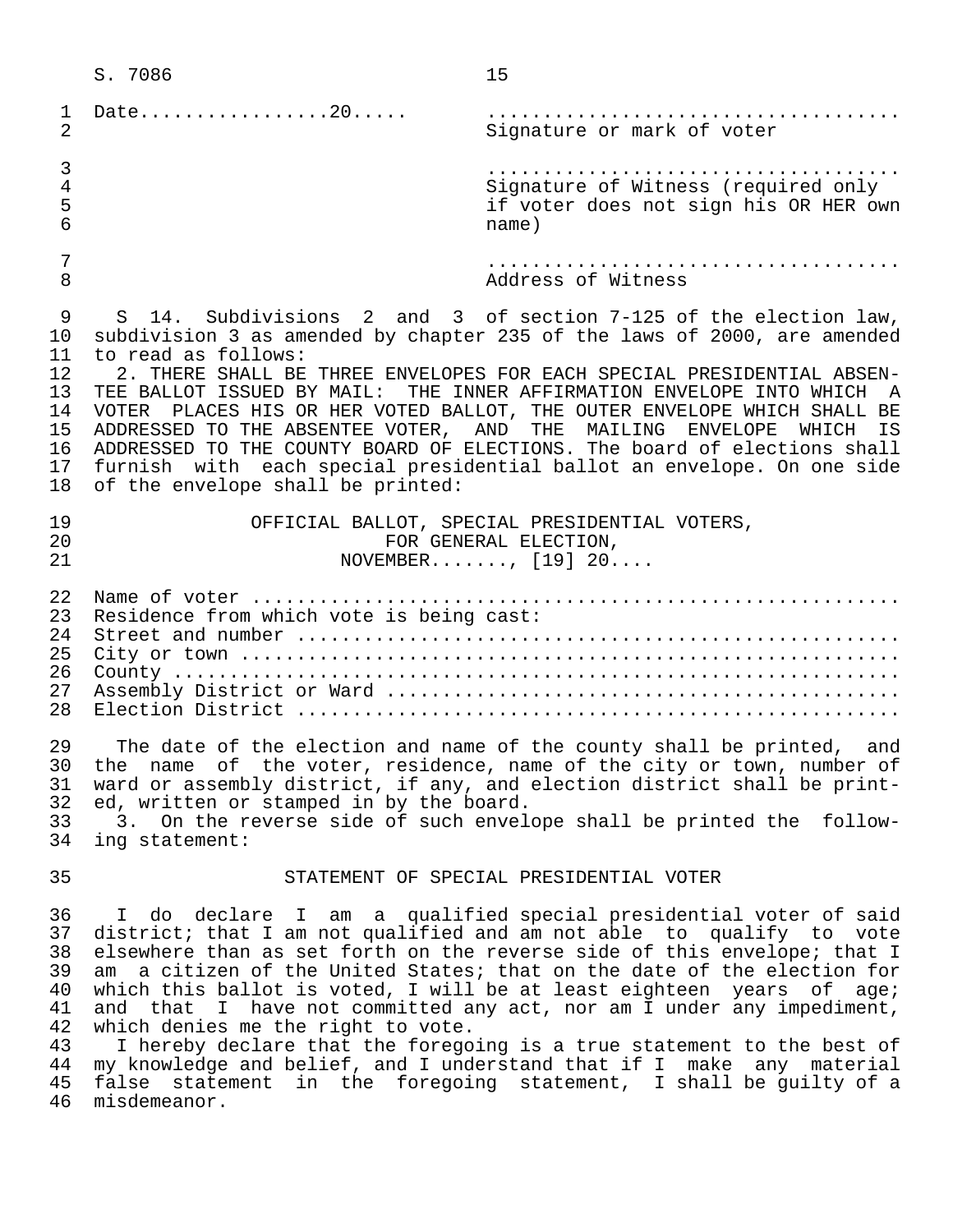|                           | Date20                                               | Signature or mark of voter                                                                                                                                                                                                                                                                            |
|---------------------------|------------------------------------------------------|-------------------------------------------------------------------------------------------------------------------------------------------------------------------------------------------------------------------------------------------------------------------------------------------------------|
| 4<br>5<br>6               |                                                      | Signature of Witness (required only<br>if voter does not sign his OR HER own<br>name)                                                                                                                                                                                                                 |
| 8                         |                                                      | Address of Witness                                                                                                                                                                                                                                                                                    |
| 9<br>10<br>11<br>12<br>13 | S 15. Section 7-126 of the election law is REPEALED. | S 16. Section 7-128 of the election law is amended to read as follows:<br>S 7-128. Ballots; inspection of. 1. Each officer or board charged with<br>the duty of providing official ballots for an election shall have sample<br>ballots open to public inspection [five] TWENTY-EIGHT days before the |

 14 election for which they were prepared and the official ballots open to 15 such inspection [four] FOURTEEN days before such election [except that 16 the sample and official ballots for a village election held at a differ- 17 ent time from a general election shall be open to public inspection at<br>18 least two days before such electionl. During the times within which the 18 least two days before such election]. During the times within which the<br>19 ballots are open for inspection, such officer or board shall deliver to 19 ballots are open for inspection, such officer or board shall deliver to 20 each voter applying therefor a sample of the ballot which he OR SHE is<br>21 entitled to vote. 21 entitled to vote.<br>22 2. A. Each offi

22 2. A. Each officer or board charged with the duty of preparing ballots<br>23 to be used [on voting machines] in any election shall give written 23 to be used [on voting machines] in any election shall give written<br>24 notice, by first class mail, to all candidates, except candidates for 24 notice, by first class mail, to all candidates, except candidates for<br>25 member of the county committee, who are lawfully entitled to have their 25 member of the county committee, who are lawfully entitled to have their<br>26 names appear thereon, of the time when, and the place where, they may 26 names appear thereon, of the time when, and the place where, they may<br>27 inspect the [voting machines] BALLOTS to be used for such election. The 27 inspect the [voting machines] BALLOTS to be used for such election. The<br>28 candidates or their designated representatives may appear at the time 28 candidates or their designated representatives may appear at the time<br>29 and place specified in such notice to inspect such [machines] BALLOTS, 29 and place specified in such notice to inspect such [machines] BALLOTS,<br>30 provided, however, that the time so specified shall be [not less than 30 provided, however, that the time so specified shall be [not less than<br>31 two] NO LATER THAN FOURTEEN days [prior to the date of] BEFORE the 31 two] NO LATER THAN FOURTEEN days [prior to the date of] BEFORE the 32 election AT WHICH THE BALLOTS WILL BE USED. 32 election AT WHICH THE BALLOTS WILL BE USED.

B. A candidate, whose name appears on the ballot [for an election 34 district] or his OR HER designated representative, may, in the presence 35 of the election officer attending the [voting machine] BALLOT, inspect 36 the [face of the machine] BALLOT to see that his OR HER ballot [label]<br>37 POSITION is in its proper place[, but at no time during the inspection 37 POSITION is in its proper place[, but at no time during the inspection<br>38 shall the booth be closed] OR PLACES. 38 shall the booth be closed] OR PLACES.

39 3. EACH OFFICER OR BOARD CHARGED WITH THE DUTY OF PREPARING BALLOTS<br>40 TO BE USED WITH VOTING MACHINES OR SYSTEMS IN ANY ELECTION SHALL GIVE 40 TO BE USED WITH VOTING MACHINES OR SYSTEMS IN ANY ELECTION SHALL GIVE<br>41 WRITTEN NOTICE, BY FIRST CLASS MAIL, TO ALL, CANDIDATES, EXCEPT CANDI- 41 WRITTEN NOTICE, BY FIRST CLASS MAIL, TO ALL CANDIDATES, EXCEPT CANDI- 42 DATES FOR MEMBER OF THE COUNTY COMMITTEE, WHO ARE LAWFULLY ENTITLED TO 43 HAVE THEIR NAMES APPEAR THEREON, OF THE TIME WHEN, AND THE PLACE WHERE,<br>44 THEY MAY INSPECT THE VOTING MACHINES OR SYSTEMS TO BE USED FOR SUCH 44 THEY MAY INSPECT THE VOTING MACHINES OR SYSTEMS TO BE USED FOR SUCH<br>45 ELECTION. THE CANDIDATES OR THEIR DESIGNATED REPRESENTATIVES MAY APPEAR 45 ELECTION. THE CANDIDATES OR THEIR DESIGNATED REPRESENTATIVES MAY APPEAR<br>46 AT THE TIME AND PLACE SPECIFIED IN SUCH NOTICE TO VIEW THE CONDUCT OF 46 AT THE TIME AND PLACE SPECIFIED IN SUCH NOTICE TO VIEW THE CONDUCT OF<br>47 THE LOGIC AND ACCURACY TESTING REOUIRED TO BE PERFORMED ON SUCH VOTING 47 THE LOGIC AND ACCURACY TESTING REQUIRED TO BE PERFORMED ON SUCH VOTING<br>48 MACHINES OR SYSTEMS, PROVIDED HOWEVER, THAT THE TIME SO SPECIFIED SHALL 48 MACHINES OR SYSTEMS, PROVIDED HOWEVER, THAT THE TIME SO SPECIFIED SHALL<br>49 BE NOT LESS THAN FIFTEEN DAYS PRIOR TO THE DATE OF THE ELECTION. 49 BE NOT LESS THAN FIFTEEN DAYS PRIOR TO THE DATE OF THE ELECTION.<br>50 S 17. Section 7-130 of the election law is amended to read as

50 S 17. Section 7-130 of the election law is amended to read as follows:<br>51 S 7-130. Ballots; examination by voters and instruction in use of 51 S 7-130. Ballots; examination by voters and instruction in use of<br>52 voting machines. One or more voting machines which shall contain the 52 voting machines. One or more voting machines which shall contain the<br>53 ballot labels, showing the [party emblems and] title of officers to be ballot labels, showing the [party emblems and] title of officers to be